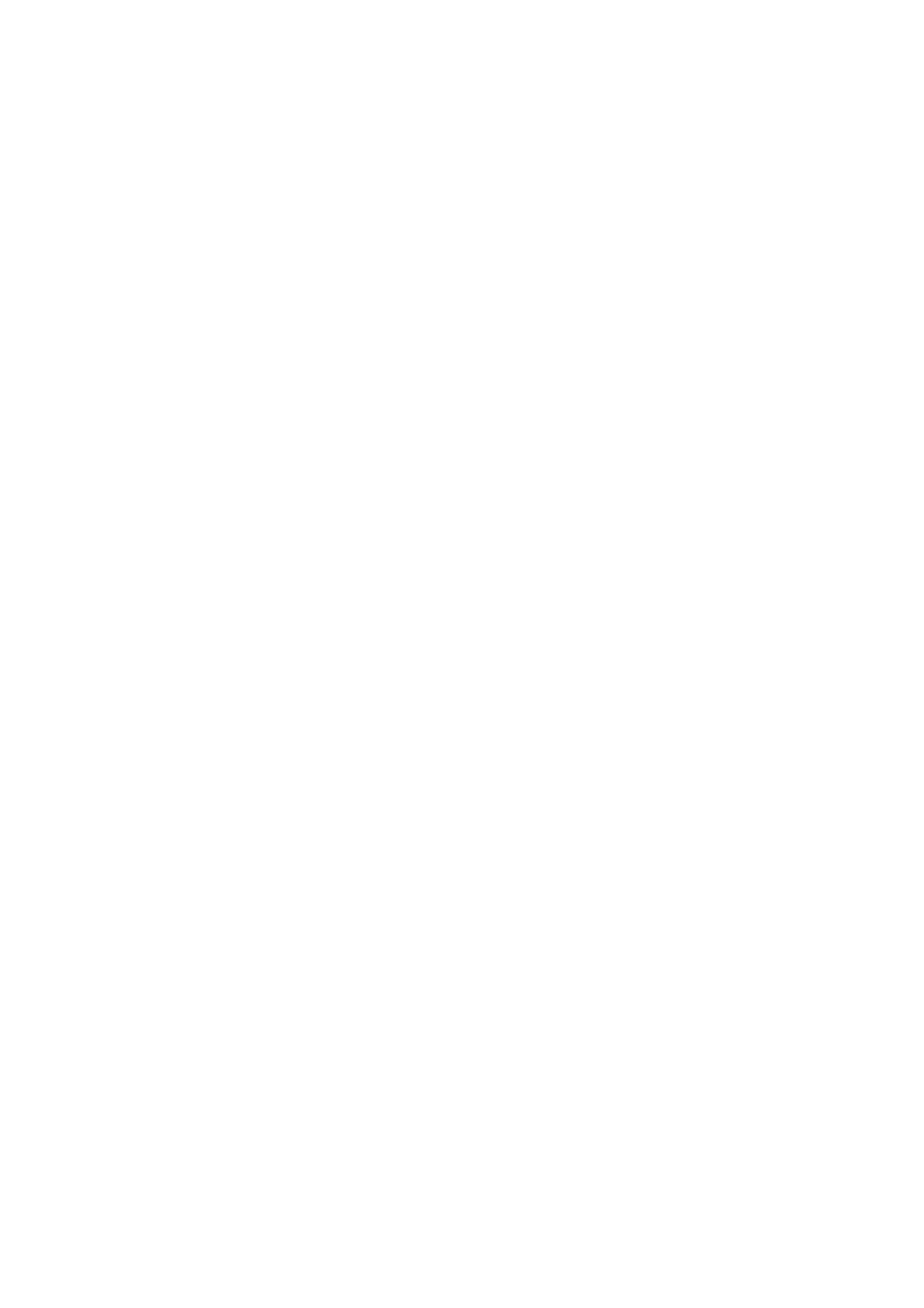# **EUROPEAN UNIVERSITY INSTITUTE, FLORENCE ACADEMY OF EUROPEAN LAW**

*Private Military and Security Company Employees: Are They the Mercenaries of the Twenty-first Century?* 

**MARINA MANCINI**

EUI Working Paper **AEL** 2010/5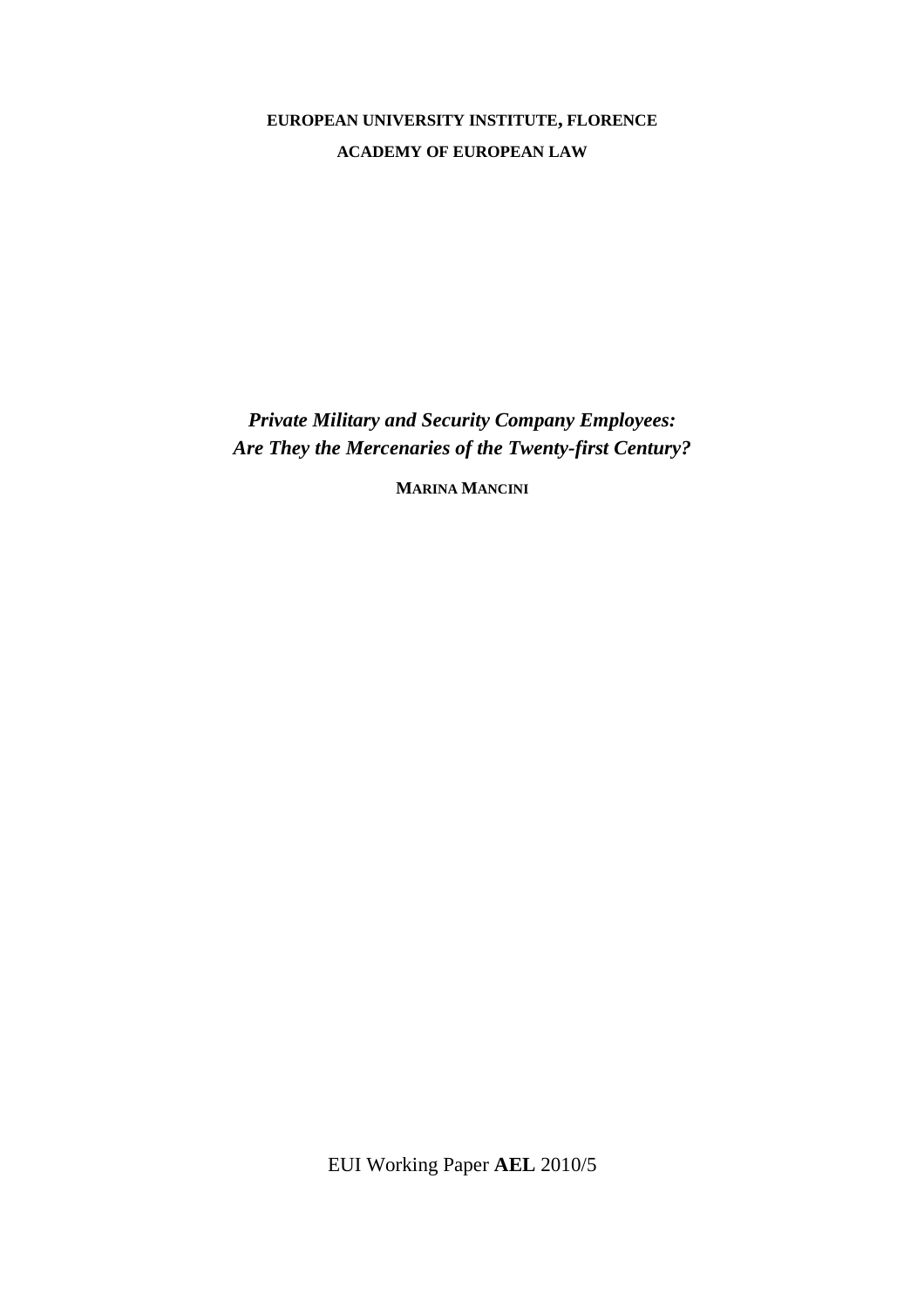This text may be downloaded for personal research purposes only. Any additional reproduction for other purposes, whether in hard copy or electronically, requires the consent of the author(s), editor(s). If cited or quoted, reference should be made to the full name of the author(s), editor(s), the title, the working paper or other series, the year, and the publisher.

The Regulating Privatisation of "War": The Role of the EU in Assuring the Compliance with International Humanitarian Law and Human Rights (PRIV-WAR) project is funded by the European Community's 7th Framework Programme under grant agreement no. 217405.

This paper was produced as part of the contribution of LUISS 'Guido Carli' (Rome) to Work-Package 3 of the PRIV-WAR Project: *Legal Status of PMSC Employees and the Definition of Mercenaries.* 

> www.priv-war.eu ISSN 1831-4066

© 2010 Marina Mancini

Printed in Italy European University Institute Badia Fiesolana I – 50014 San Domenico di Fiesole (FI) Italy www.eui.eu cadmus.eui.eu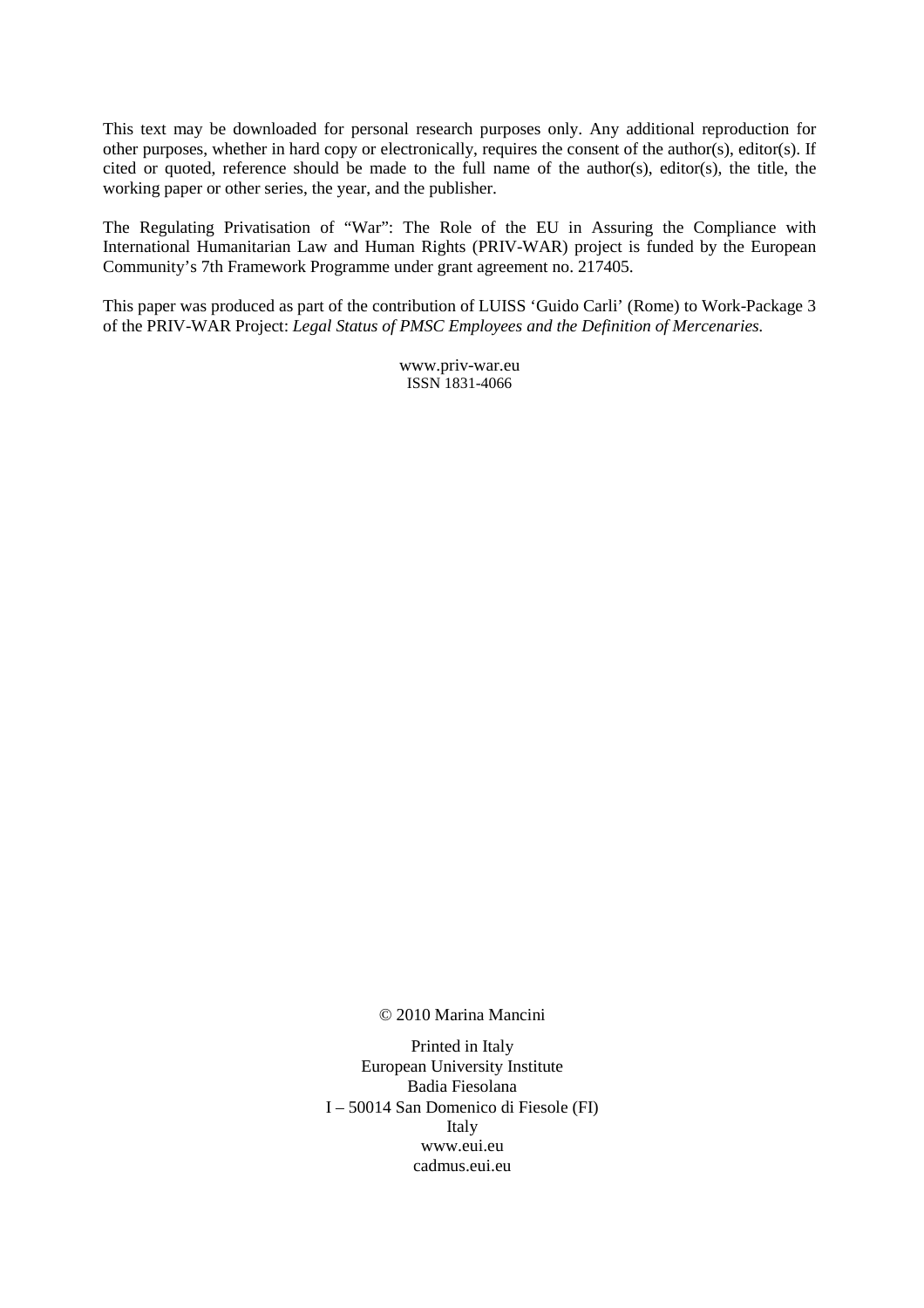# **Abstract**

This paper investigates whether and in which cases private military and security company employees can be considered mercenaries under international law, in the light of recent practice and academic debate. Firstly, it focuses on the definitions of 'mercenary' laid down in international treaties and explores whether they reflect customary international law. Secondly, this paper reviews the various conditions listed in the afore-mentioned definitions and tries to find out whether and to what degree private military and security company personnel meet them. It argues that none of the said definitions has achieved the status of customary international law and demonstrates that only a very limited number of employees fall within them.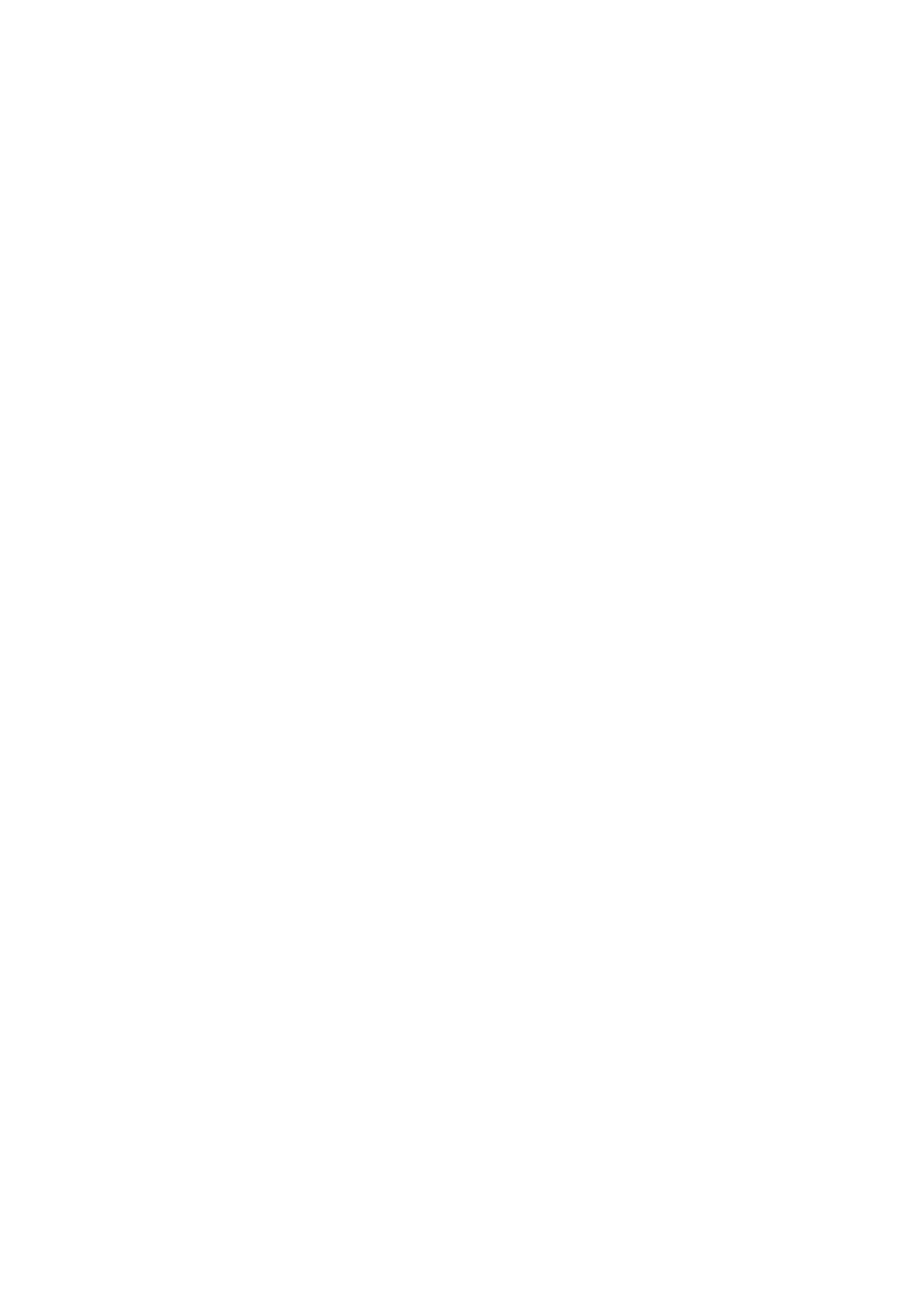# *Private Military and Security Company Employees: Are They the Mercenaries of the Twenty-first Century?*

MARINA MANCINI\*

#### **Introduction**

The private military and security industry is growing exponentially, owing primarily to the dramatic outsourcing of military and security functions by many States. Above all, private military and security companies (hereinafter PMSCs) are increasingly hired to provide a wide range of services in situations of armed conflict. As a consequence, thousands of people, contracted by these companies work alongside armed forces in conflict zones. Since PMSC employees are assigned tasks formerly performed by military personnel, the question arises whether they are a new breed of mercenary. As a matter of fact, the UN Working Group on the use of mercenaries has stated that PMSC personnel represent 'new modalities of mercenarism', in its 2007 Report to the General Assembly.<sup>1</sup>

This essay investigates whether and in which cases PMSC employees can be labelled mercenaries under international law, in the light of recent practice and academic debate. Part 1 focuses on the definitions of mercenary laid down in international treaties and explores whether they reflect customary international law. Part 2 reviews the various conditions enumerated in the afore-mentioned definitions and tries to find out whether and to what degree PMSC personnel meet them.

### **1. Definition of Mercenaries under Current International Law**

#### *A. Treaty Law*

 $\overline{a}$ 

Mercenaries are dealt with in three international treaties, namely the 1977 Protocol Additional to the Geneva Conventions of 12 August 1949, and relating to the Protection of Victims of International Armed Conflicts (hereinafter Additional Protocol I),<sup>2</sup> the 1977 Organization of African Unity Convention for the Elimination of Mercenarism in Africa (hereinafter OAU Convention),<sup>3</sup> and the 1989 International Convention against the Recruitment, Use, Financing and Training of Mercenaries (hereinafter UN Convention).<sup>4</sup>

Additional Protocol I, which was adopted on 8 June 1977 and entered into force on 7 December 1978, was the very first treaty to tackle the problem of mercenaries. It confines itself to stipulate that mercenaries are not entitled to the status of a combatant or a prisoner of war and to give a definition of them.

Article 47, para. 1, provides that 'a mercenary shall not have the right to be a combatant or a prisoner of war'. As a result, in an international armed conflict, upon being captured by the enemy, mercenaries may be prosecuted and punished under its domestic law both for hostile acts that would have been

<sup>\*</sup> Lecturer in International Law at the Mediterranean University of Reggio Calabria, and Adjunct Professor of International Criminal Law at the LUISS University in Rome. [marina.mancini@unirc.it]

<sup>1</sup> *UN Doc. A/62/301, 24 August 2007, Report of the Working Group on the Use of Mercenaries as a Means of Violating Human Rights and Impeding the Exercise of the Right of Peoples to Self-Determination*, at 20. See also *Oral Statement by Mr. José Luis Gómez del Prado, President of the Working Group on the Use of Mercenaries as a Means of Violating Human Rights and Impeding the Rights of Peoples to Self-Determination, Human Rights Council, 7th session, Geneva 10 March*  2008, at 6 f., available on the web site of the Working Group, at <http://www2.ohchr.org/english/issues/ mercenaries/index.htm>.

<sup>&</sup>lt;sup>2</sup> Additional Protocol I is available on the web site of the ICRC, at <http://www.cicr.org/ihl>.

<sup>&</sup>lt;sup>3</sup> The OAU Convention against mercenarism in Africa is available on the web site of the African Union, at <http://www.africa-union.org/root/au/Documents/Treaties/treaties.htm>.

<sup>4</sup> The UN Convention against mercenaries is available on the web site of the United Nations Treaty Collection, at <http://treaties.un.org/Pages/CTCTreaties.aspx?id=18&subid=A&lang=en>.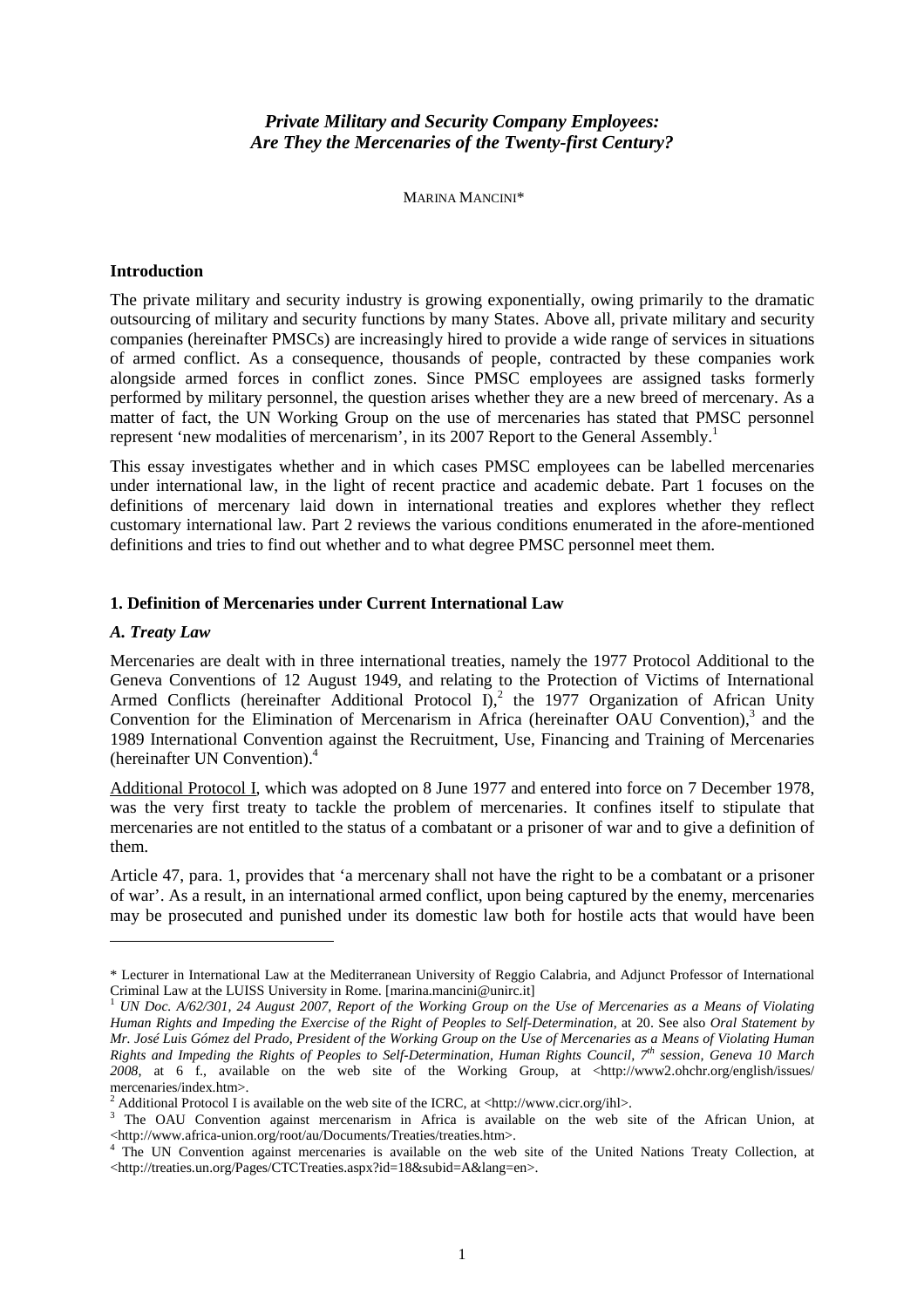lawful if committed by combatants (for example, for murder if they killed enemy combatants) and for the very simple fact of having participated in the conflict.<sup>5</sup>

Article 47, para. 2, lists six cumulative conditions for a person to be considered a mercenary. It proclaims:

A mercenary is any person who:

 $\overline{a}$ 

(a) is specially recruited locally or abroad in order to fight in an armed conflict;

(b) does, in fact, take a direct part in the hostilities;

(c) is motivated to take part in the hostilities essentially by the desire for private gain and, in fact, is promised, by or on behalf of a Party to the conflict, material compensation substantially in excess of that promised or paid to combatants of similar ranks and functions in the armed forces of that Party;

(d) is neither a national of a Party to the conflict nor a resident of territory controlled by a Party to the conflict;

(e) is not a member of the armed forces of a Party to the conflict; and

(f) has not been sent by a State which is not a Party to the conflict on official duty as a member of its armed forces.

The OAU Convention against mercenarism in Africa, which was adopted on 3 July 1977 and entered into force on 22 April 1985, in Article 1, para. 1, incorporates the definition of mercenary provided by Additional Protocol I, with a slight modification. It does not require that material compensation, promised by or on behalf of a belligerent, be 'substantially in excess of that promised or paid to combatants of similar ranks and functions' in its armed forces.

The OAU Convention outlaws mercenary activities in so far as they impede the exercise of the right of African peoples to self-determination or undermine the sovereignty of the African States. Under Article 1, para. 2 (b), anyone who 'enlists, enrols or tries to enrol' in a band of mercenaries, 'with the aim of opposing by armed violence a process of self-determination, stability or the territorial integrity of another State', commits the crime of mercenarism. 6

States parties are bound to make mercenarism an offence punishable by the severest penalties (Article 7) and are obliged to prosecute or extradite the alleged offenders who are found in their territory (Article 8). Criminal liability for mercenarism is independent of that for any other offence the mercenary may have committed (Article 4).

In this respect, it is worth noting that, like Additional Protocol I, the OAU Convention does not grant mercenaries the right to be treated as prisoners of war in case of capture, during an international armed conflict. According to Article 3, 'mercenaries shall not enjoy the status of combatants and shall not be entitled to the prisoners of war status'. Actually, both Additional Protocol I and the OAU Convention do not prohibit States parties from according mercenaries the prisoner-of-war status; they simply stipulate that mercenaries cannot claim it as a defence to prosecution.<sup>7</sup>

The UN Convention against mercenaries, which was adopted by the General Assembly in Resolution no. 44/34 of 4 December 1989 and entered into force on 20 October 2001, has a broader scope of application when compared with the OAU Convention. Firstly, it outlaws mercenary activities, whatever their purpose. Secondly, it aims to eradicate mercenarism throughout the world.

<sup>5</sup> See de Preux J., 'Article 47', in Sandoz Y., Swinarski C., Zimmermann B. (eds.), *Commentary on the Additional Protocols of 8 June 1977 to the Geneva Conventions of 12 august 1949*, ICRC, Geneva, 1987, 571, at 575, para. 1796.

 $6$  According to Article 1, para. 2, other two sets of actions amount to mercenarism, provided that the same aim directs the perpetrator, who may be an individual, a group, a representative of a State or the State itself. They are: sheltering, organising, financing, training, supporting or employing bands of mercenaries (para. 2 (a)); and allowing these activities to be carried out in any territory under the jurisdiction of the perpetrator or in any place under its control or granting facilities for transit, transport or other operations of the above mentioned bands (para. 2 (c)).

<sup>7</sup> See: de Preux J., 'Article 47', *supra* note 5, at 575, para. 1795; Henckaerts J.-M., Doswald-Beck L. (eds.), *Customary International Humanitarian Law, Volume I: Rules*, ICRC, Cambridge, 2005, at 394; Gillard E.-C., 'Business Goes to War: Private Military / Security Companies and International Humanitarian Law', 88 *International Review of the Red Cross* 525, at 563-565 (2006).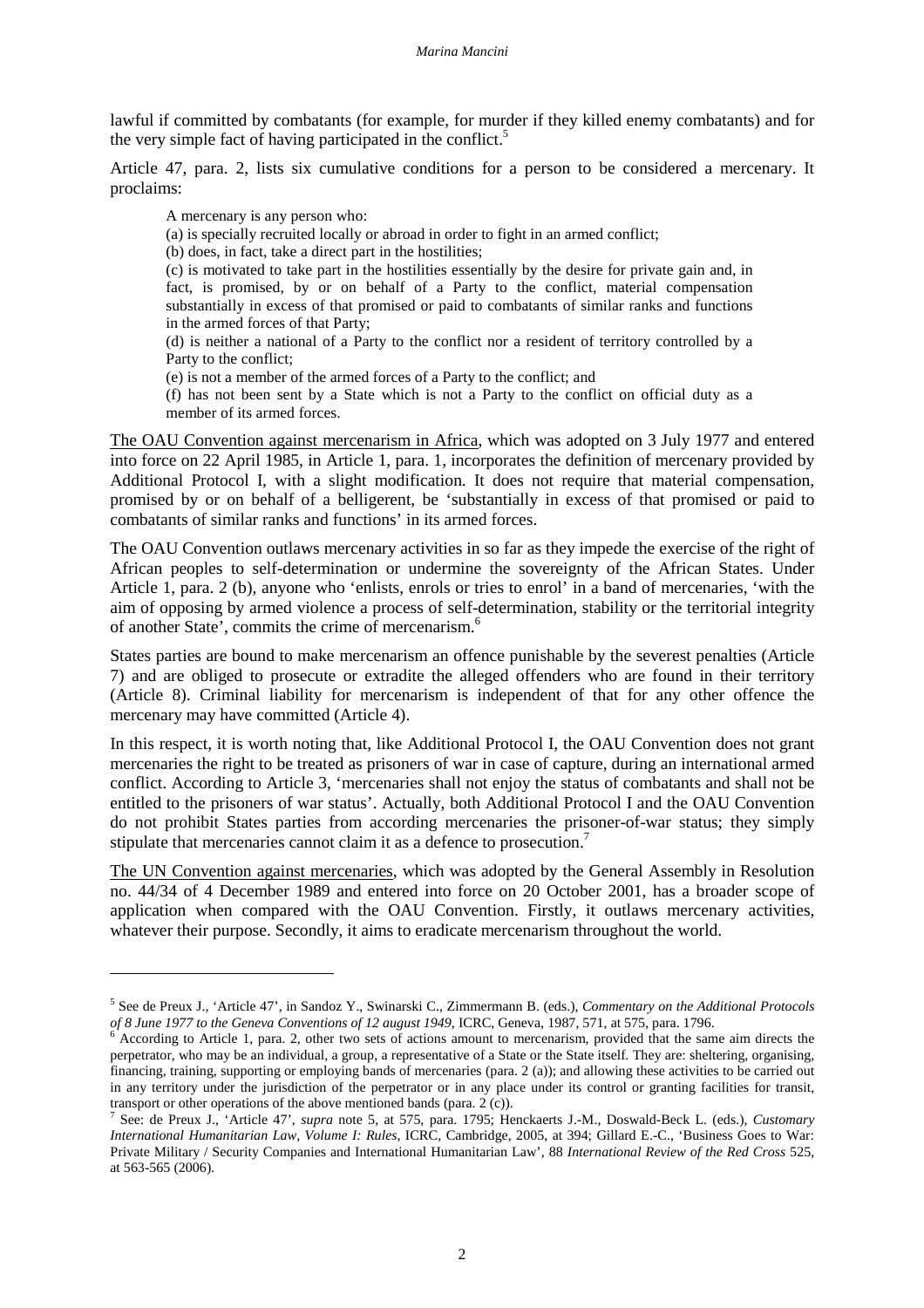The UN Convention provides a more elaborate and comprehensive definition than that contained in Additional Protocol I and the OAU Convention. Two categories of persons qualify as mercenaries. The first category, considered in Article 1, para. 1, encompasses those who meet all the conditions set forth in Article 47, para. 2, of Additional Protocol I, except for taking a direct part in the hostilities. The second category, spelt out in Article 1, para. 2, includes

any person who, in any other situation:

 $\overline{a}$ 

(a) Is specially recruited locally or abroad for the purpose of participating in a concerted act of violence aimed at:

(i) Overthrowing a Government or otherwise undermining the constitutional order of a State; or

(ii) Undermining the territorial integrity of a State;

(b) Is motivated to take part therein essentially by the desire for significant private gain and is prompted by the promise or payment of material compensation;

(c) Is neither a national nor a resident of the State against which such an act is directed;

(d) Has not been sent by a State on official duty; and

(e) Is not a member of the armed forces of the State on whose territory the act is undertaken.

Like mercenaries under the OAU Convention, those envisaged in Article 1, para. 1, are intended to operate in a situation of armed conflict, whether international or non-international.<sup>8</sup> On the contrary, mercenaries contemplated in Article 1, para. 2, are intended to operate outside an armed conflict, in situations of organised violence to bring about a *coup d'état*, a secession or simply to destabilize a country. The conditions they are required to fulfil are an adaptation of the conditions set out in Article 1, para.  $1<sup>9</sup>$ 

The UN Convention makes it an offence both to participate directly in hostilities or in an organised act of violence as a mercenary (Article 3) and to recruit, use, finance or train mercenaries (Article 2). Any attempt to carry out the afore-mentioned activities and complicity therein also constitute offences (Article 4).

States parties must make all these offences 'punishable by appropriate penalties' (Article 5, para. 3). They themselves may not recruit, use, finance or train mercenaries (Article 5, para. 1). In this regard, it is worth remarking that, contrary to the OAU Convention that does not prohibit African States from hiring mercenaries in order to resist rebel groups within their territory, the UN Convention forbids the hire of mercenaries by States for whatever purpose.<sup>10</sup>

Like the OAU Convention, the UN Convention incorporates the principle *aut dedere aut iudicare*: States parties are under an obligation to prosecute the alleged offender who is found in their territory, if they do not extradite him (Article 12).

As regards the treatment of mercenaries captured during an international armed conflict, the UN Convention does not reproduce the rule laid down in Additional Protocol I and the OAU Convention. Article 16 (b) merely states that the UN Convention is to be applied without prejudice to the 'law of armed conflict and international humanitarian law, including the provisions relating to the status of combatant or of prisoner of war'.

<sup>&</sup>lt;sup>8</sup> See: *UN Doc. E/CN.4/2001/18, 14 February 2001, Report of the Meeting of Experts on the Traditional and New Forms of Mercenary Activities as a Means of Violating Human Rights and Impeding the Exercise of the Right of Peoples to Self-Determination (Geneva, 29 January-2 February 2001)*, at 8; Gillard E.-C., 'Business Goes to War: Private Military / Security Companies and International Humanitarian Law', *supra* note 7, at 565; Gumezde S., 'Towards the Revision of the 1977 OAU/AU Convention on the Elimination of Mercenarism in Africa', 16.4 *African Security Review* 22, at 24 (2007).<br><sup>9</sup> Sea: *UN Doc. E/CN 4/2001/18, 14 Echruary 2001*, surva pote 8, at 8. See: *UN Doc. E/CN.4/2001/18, 14 February 2001*, *supra* note 8, at 8.

<sup>10</sup> See: Zarate J.C., 'The Emergence of a New Dog of War: Private International Security Companies, International Law, and 10 See: Zarate J.C., 'The Emergence of a New Dog of War: Private International Security Companies, I the New World Disorder', 34 *Stanford Journal of International Law* 75, at 128 (1998); Singer P.W., 'War, Profits, and the Vacuum of Law: Privatized Military Firms and International Law', 42 *Columbia Journal of Transnational Law* 521, at 529 (2004); Maogoto J. N., Sheehy B., 'Contemporary Private Military Firms under International Law: an Unregulated 'Gold Rush'', 26 *Adelaide Law Review* 245, at 260 (2005).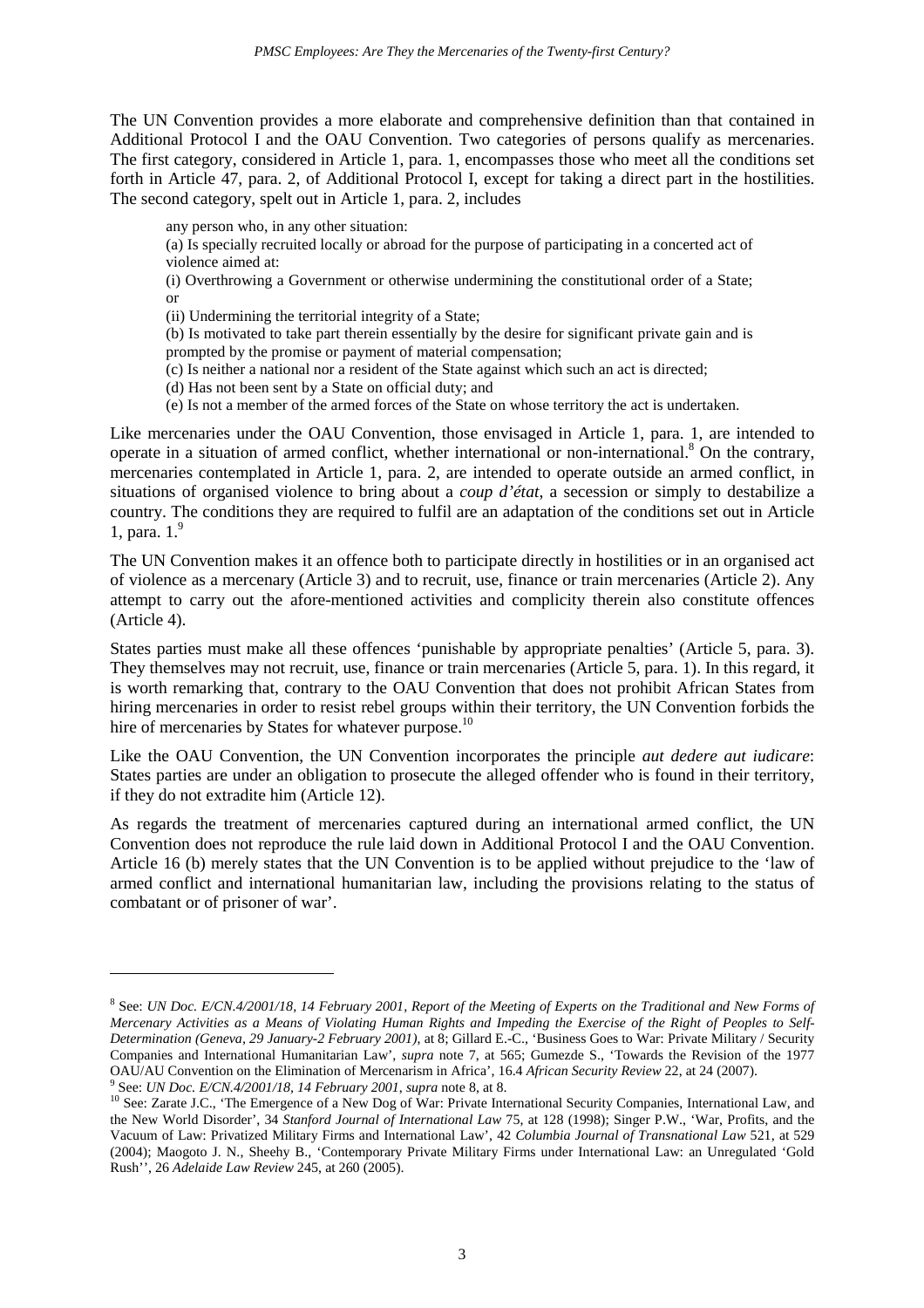# *B. Customary Law*

Both the definitions of mercenary laid down in the OAU Convention and the UN Convention are modelled on that contained in Article 47, para. 2, of Additional Protocol I. They follow the same scheme, listing numerous conditions that must all be met before a person can be labelled a mercenary. As illustrated above, the definition of the OAU Convention is nearly identical to that of Additional Protocol I. It simply does not reproduce the requirement that the material compensation promised to the mercenary be considerably higher than that promised or paid by the belligerent concerned to members of its armed forces having similar ranks and functions. The definition of the UN Convention envisages two categories of mercenaries. The first category must fulfil the very same conditions listed in Article 47, para. 2, of Additional Protocol I, except for that which concerns the direct participation in the hostilities. As for the conditions that must be met by the second category of mercenaries, they are nothing but an adaptation of the foregoing to situations of organised violence not constituting armed conflicts.

According to the ICRC study on customary international humanitarian law, the definition of mercenary contained in Additional Protocol I has now achieved the status of customary law. Rule 108 reads: 'Mercenaries, as defined in Additional Protocol I, do not have the right to combatant or prisoner-of-war status. They may not be convicted or sentenced without previous trial'. The study clarifies that 'State practice establishes this rule as a norm of customary international law applicable in international armed conflicts'.<sup>11</sup> Being part of Rule 108, the definition of mercenary set forth in Additional Protocol I is regarded in itself as part of customary law.

This finding seems somewhat hasty. In the *North Sea Continental Shelf Case*s, the International Court of Justice stressed that, for a conventional rule to become a customary rule, 'an indispensable requirement would be that within the period in question, short though it might be, State practice, including that of States whose interests are specially affected, should have been both extensive and virtually uniform in the sense of the provision invoked; and should moreover have occurred in such a way as to show a general recognition that a rule of law or legal obligation is involved'.<sup>12</sup> As regards Article 47, para. 2, of Additional Protocol I, this requirement has not yet been met.

Although it has been in force for nearly thirty-three years, Additional Protocol I has not yet achieved the universal acceptance won by the four Geneva Conventions of 1949. As of 1 September 2010, twenty-four States were not yet parties.<sup>13</sup> Among them, the United States are worth mentioning. In 1987, at the Sixth Annual American Red Cross-Washington College of Law Conference on International Humanitarian Law, the Deputy Legal Adviser of the Department of State Michael J. Matheson stated the United States position concerning the two Additional Protocols of 1977 and, with regard to Article 47 of Additional Protocol I, affirmed: 'We do not favor the provisions of Article 47 on mercenaries, which among other things introduce political factors that do not belong in international humanitarian law, and do not consider the provisions of Article 47 to be part of current customary  $law^{\frac{14}{14}}$ 

As regards the participation in the OAU Convention and the UN Convention, the situation is much more serious. As of 1 September 2010, only thirty Member States of the African Union (the former

<sup>11</sup> Henckaerts J.-M., Doswald-Beck L. (eds.), *Customary International Humanitarian Law, Volume I: Rules*, *supra* note 7, at 391.

<sup>12</sup> *North Sea Continental Shelf, Judgment, I.C.J. Reports 1969*, 3, at 43.

<sup>&</sup>lt;sup>13</sup> As of 1 September 2010, 194 States were parties to the Geneva Conventions of 1949; while only 170 were parties to Additional Protocol I. See the list of the States parties to the Geneva Conventions and to Additional Protocol I on the web site of the ICRC, at <http://www.icrc.org/ihl.nsf/CONVPRES? OpenView>.

<sup>&</sup>lt;sup>14</sup> 'Sixth Annual American Red Cross-Washington College of Law Conference on International Humanitarian Law: A Workshop on Customary International Law and the 1977 Protocols Additional to the 1949 Geneva Conventions, Session One: The United States Position on the Relation of Customary International Law to the 1977 Protocols Additional to the 1949 Geneva Conventions, Remarks of Michael J. Matheson', 2 *American University Journal of International Law and Policy* 419, at 426 (1987).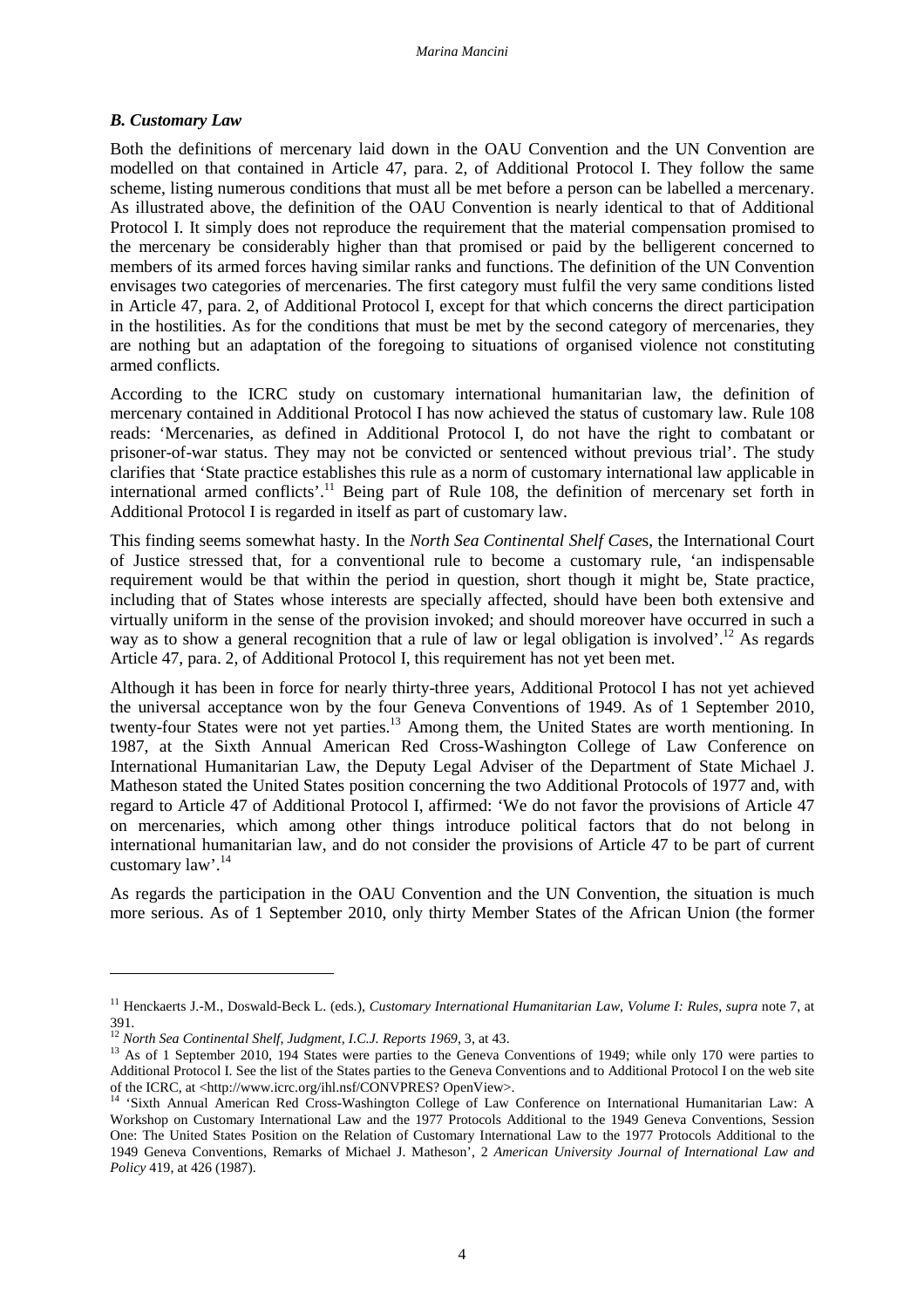Organization of African Unity) had ratified the OAU Convention or acceded to it,<sup>15</sup> while only thirtytwo States were parties to the UN Convention. Notably, none of the major world powers are among these.<sup>16</sup>

A close scrutiny of State practice reveals that the definition of mercenary contained in Additional Protocol I has not been as generally adopted by States as it ought to be. It is embodied, subject to some changes, in the legislation of a few States. Both the criminal codes of France and the Russian Federation are noteworthy in this respect.

Article 436-1 of the French Criminal Code, as modified by Law no. 2003-340 of 14 April 2003 relating to the repression of mercenary activities, $17$  provides for the punishment by five years' imprisonment and by a fine of 75,000 euros of anyone who fulfils the conditions as set forth in Article 47, para. 1, of Additional Protocol I, other than that of not being a resident of territory controlled by a party to the conflict.<sup>18</sup>

Article 359 of the Russian Criminal Code,<sup>19</sup> which is headed 'Mercenarism', provides for punishments for recruitment, training, financing and use of mercenaries in an armed conflict as well as participation as a mercenary in an armed conflict. A note below the provision clarifies that 'a mercenary shall be deemed to mean a person who acts for the purpose of getting a material reward, and who is not a citizen of the state in whose armed conflict or hostilities he participates, who does not reside on a permanent basis on its territory, and also who is not a person fulfilling official duties'.<sup>20</sup>

Furthermore, a relatively small number of military manuals follow the definition of mercenary provided by Additional Protocol I.<sup>21</sup> Among them, both the Canadian Manual of Law of Armed Conflict at the Operational and Tactical Levels of  $2001^{22}$  and the British Manual of the Law of Armed Conflict of  $2004^{23}$  deserve mention. They reproduce that definition in Article 319, para. 1, and in

<sup>&</sup>lt;sup>15</sup> See the list of the States parties to the OAU Convention on the web site of the African Union at <http://www.africaunion.org/root/au/Documents/Treaties/treaties.htm>.

<sup>&</sup>lt;sup>16</sup> See the list of the States parties to the UN Convention on the web site of the United Nations Treaty Collection, at <http://treaties.un.org/Pages/ViewDetails.aspx?src=TREATY&mtdsg\_no=XVIII-6&chapter=18&lang=en>.

<sup>17</sup> The English version of the French Criminal Code is available on the web site Legifrance, at <http://195.83.177.9/code/liste.phtml?lang=uk&c=33>. Law no. 2003-340 is available on the same web site, at <http://www.legifrance.gouv.fr/affichTexte.do;jsessionid=B5FD82AE323D98C42937BE7A8285219C.tpdjo10v\_3?cidTexte</a> =JORFTEXT000000602805&categorieLien=id>. For a comment on this law, see Capdevielle V., Cherief H., *The Regulation of Private Military and Security Services in France*, at 24-28, available on the web site of the Project PRIV-WAR, at <http://priv-war.eu/?page\_id=49>.

<sup>&</sup>lt;sup>18</sup> See the comment of the Deputy Marc Joulaud on behalf of the Defense Committee of the National Assembly on draft Article 436-1: «Il s'agit là de la reprise pure et simple, même si la forme rédactionnelle peut être plus ramassée, successivement des points a), d), e), f), b) et c) du paragraphe 2 de l'article 47 du protocole I de 1977. La seule différence de fond concerne l'omission de la qualité de '*résident d'un territoire contrôlé par une partie au conflit*' mentionnée au paragraphe 2 d) de l'article 47 du protocole. Cette omission est logique: outil de droit international, le protocole se devait de prévoir le cas des résidents d'un territoire contrôlé, ou occupé, par une partie à un conflit, et privés par celle-ci de nationalité. En revanche, le projet de loi ne concerne, par définition, que les activités à l'étranger des nationaux français. L'omission de cette qualité de '*résident*' a donc pour seul effet d'interdire à un Français d'exciper de sa résidence habituelle dans un Etat étranger pour prendre part, à titre personnel et sans engagement dans les forces, à des conflits, internes ou extérieurs, impliquant cet Etat» [*Assemblée nationale, Rapport n° 671 enregistré le 5 mars 2003, fait au nom de la Commission de la défense nationale et des forces armées sur le projet de loi, adopté par le Sénat (n° 607), relatif à la répression de l'activité de mercenaire, par M. Marc Joulaud, Député*, at 16, available on the web site of the National Assembly, at <http://www.assemblee-nationale.fr/ 12/rapports/r0671.asp>].

<sup>19</sup> The English version of the Russian Criminal Code is available on the web site Legislationonline at <http://www.legislationline.org/documents/section/criminal-codes>.

<sup>20</sup> For a comment on Article 359 of the Russian Criminal Code, see Novicka, *The Regulatory Context of Private Military and Security Services in the Russian Federation*, at 19-21, available on the web site of the Project PRIV-WAR, at <http://privwar.eu/?page\_id=49>.

<sup>21</sup> Henckaerts J.-M., Doswald-Beck L. (eds.), *Customary International Humanitarian Law, Volume I: Rules*, *supra* note 7, at 393.

<sup>&</sup>lt;sup>22</sup> Canada National Defence, *Law of Armed Conflict at the Operational and Tactical Levels*, B-GJ-005-104/FP-021, 2001-08-13, available on the web site of the Canada National Defence, at <http://www.cfd-cdf.forces.gc.ca/sites/pageeng.asp?page=3481>.

<sup>23</sup> UK Ministry of Defence, *The Manual of the Law of Armed Conflict*, Oxford, 2004.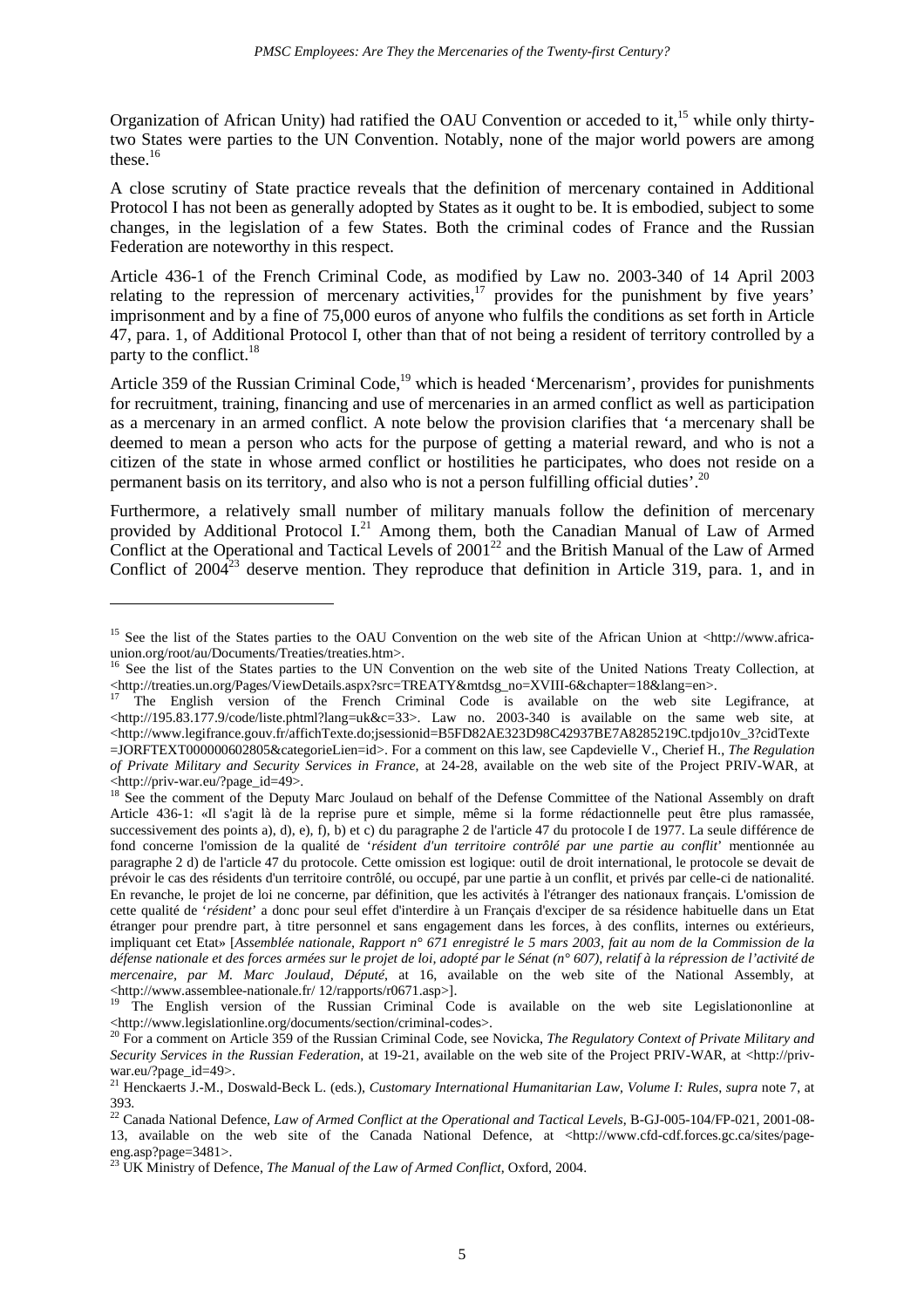Chapter 4, para. 10.1, respectively. The importance of the incorporation of the Additional Protocol I definition, however, cannot be overestimated, as the British case shows. The Green Paper on 'Private Military Companies: Options for Regulation', published by the Foreign and Commonwealth Office in 2002, stressed that 'a number of governments including the British Government regard this definition as unworkable for practical purposes'.<sup>24</sup>

Finally, there is almost no domestic case-law regarding the definition of mercenary as enshrined in Article 47 of Additional Protocol I.<sup>25</sup>

## **2. Applying Mercenary Requirements to PMSC Employees**

As illustrated above, the various conditions enumerated in Article 47, para. 2, of Additional Protocol I, in Article 1, para. 1, of the OAU Convention and in Article 1, paras. 1 and 2, of the UN Convention are cumulative. They must all be met for a PMSC employee to qualify as a mercenary. Hereinafter, each condition will be considered in turn and its fulfilment by PMSC personnel will be assessed.

# *A. Recruitment*

 $\overline{a}$ 

According to Article 47, para. 2, of Additional Protocol I, Article 1, para. 1, of the OAU Convention and Article 1, para. 1, of the UN Convention, a mercenary must be 'specially recruited locally or abroad in order to fight in an armed conflict'. Under Article 1, para. 2, of the UN Convention, a mercenary must be 'specially recruited locally or abroad for the purpose of participating in a concerted act of violence', which aims at overthrowing the Government of a State or undermining its territorial integrity. $^{26}$ 

The nature of the employer is not specified. Therefore, the employer may well be a company, that a State has contracted to provide military or security services in an armed conflict zone.<sup>27</sup>

The contracts between the companies and the recruits are not accessible to the public, while the contracts between the companies and the States are sometimes available online.<sup>28</sup> From the latter, one may infer some of the content of the former.

During the Nineties, various Governments hired PMSCs to conduct offensive operations against insurgent movements and regain control of their territory. At least three cases are worth referring to. In 1993, the Angolan Government contracted Executive Outcomes, a South Africa-based company now dissolved, to train the Angolan army and to direct operations against the rebel movement Uniao Naçional para a Indipendencia Total de Angola (UNITA). Executive Outcomes personnel engaged in combat alongside Angolan troops. Their contribution was fundamental to retaking the major Angolan cities and the most important resource areas.<sup>29</sup>

<sup>24</sup> Foreign and Commonwealth Office, *HC 577 Private Military Companies: Options for Regulation 2001-2002*, London, February 2002, available on the website of the Foreign Office, at <www.fco.gov.uk/resources/en/pdf/pdf4/ fco\_pdf\_privatemilitarycompanies>.

<sup>&</sup>lt;sup>25</sup> See Capdevielle V., Cherief H., *The Regulation of Private Military and Security Services in France*, *supra* note 17, at 31 f. <sup>26</sup> See *supra* para. 1.A.

<sup>&</sup>lt;sup>27</sup> Indeed, international organizations, NGOs, transnational corporations and media also hire PMSCs to provide armed protection in unstable regions.

<sup>&</sup>lt;sup>8</sup> For example, the most valuable contracts concluded by the United States Government with PMSCs for work in Afghanistan and Iraq in the periods 2001-2003 and 2004-2006 are available on the web site of the Center for Public Integrity, respectively, at <http://projects.publicintegrity.org/wow/ resources.aspx?act=resources> (Project Windfalls of War I) and at <http://projects.publicintegrity.org/ WOWII/database.aspx?act= toponehundredcontracts> (Project Windfalls of War II).

<sup>&</sup>lt;sup>29</sup> For a full account of the involvement of Executive Outcomes in the Angolan civil war, see: Zarate J.C., 'The Emergence of a New Dog of War: Private International Security Companies, International Law, and the New World Disorder', *supra* note 10, at 94 f.; O'Brien K. A., 'Private Military Companies and African Security 1990-1998', in Musah A.-F., Fayemi J. K. (eds.), *Mercenaries. An African Security Dilemma*, London – Sterling, Virginia, 2000, 43, at 51 f.; Foreign and Commonwealth Office, *HC 577 Private Military Companies: Options for Regulation 2001-2002*, *supra* note 24, at 11; Singer P.W., *Corporate Warriors. The Rise of the Privatized Military Industry*, Ithaca – London, 2003, at 107-110; Percy S., *Mercenaries. The History of a Norm in International Relations*, Oxford, 2007, at 209 f.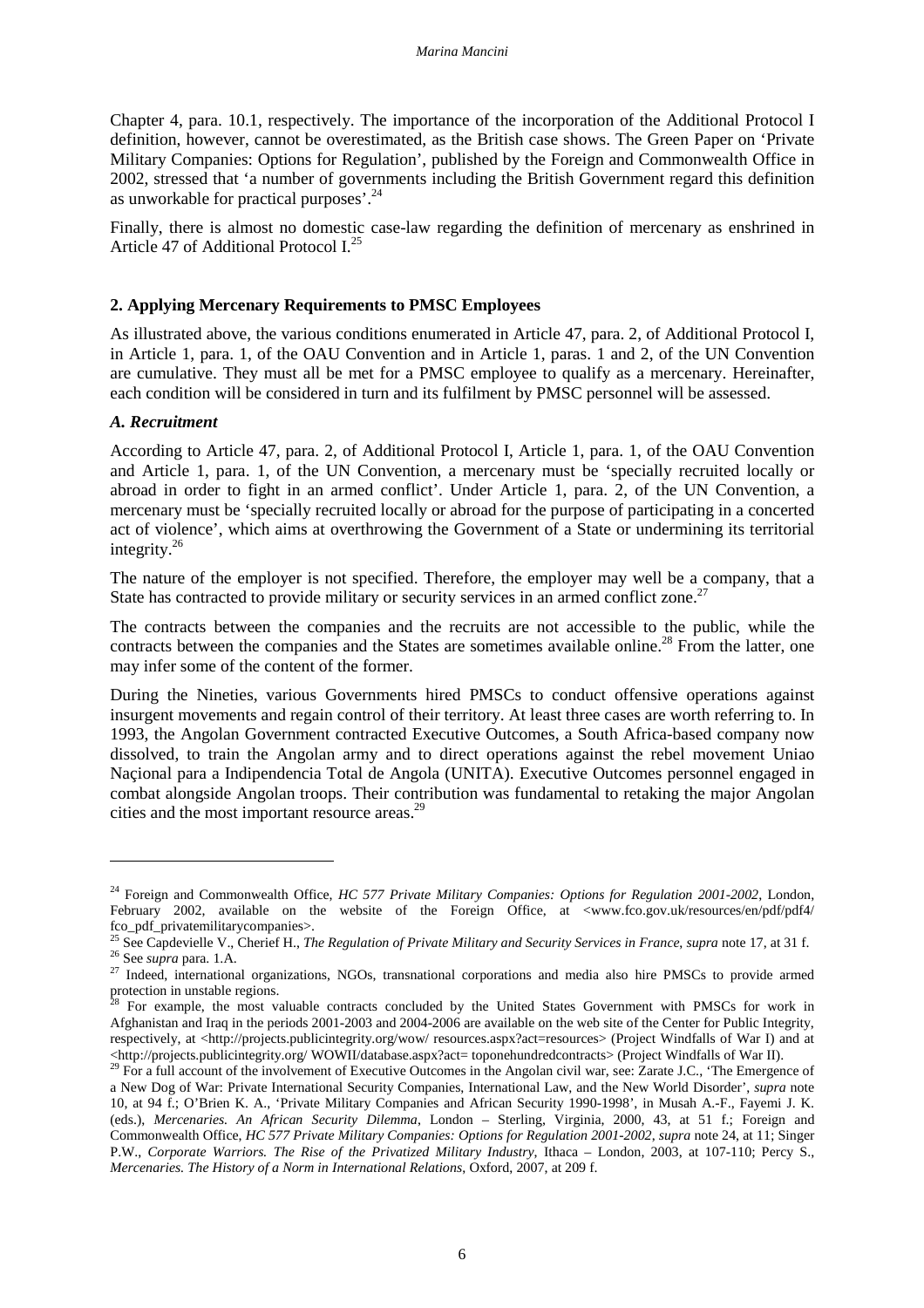In 1995, Executive Outcomes was hired by the Sierra Leone Government to train its troops and to help them defeat the rebels of the Revolutionary United Front (RUF). In a few months, the Executive Outcomes forces succeeded in re-establishing the Government's control over most of the country and pushing the RUF back to the border regions.<sup>30</sup>

In early 1997, the Government of Papua New Guinea entered into a contract with Sandline International, a London-based company now dissolved, to defeat the secessionist movement operating in Bougainville, the Bougainville Revolutionary Army (BRA), and regain control over the island. Under the contract, Sandline would 'provide personnel and related services and equipment to ... conduct offensive operations in Bougainville in conjunction with PNG defence forces to render the BRA military ineffective and repossess the Panguna mine'.<sup>31</sup> It would also train the Papua New Guinea Special Forces in tactical skills specific to this purpose, gather intelligence on the BRA and provide follow-up operational support. Shortly after the arrival of the Sandline personnel in the country, however, the overall commander of the Papua New Guinea defence forces publicly condemned the contract. The ensuing mass protests against the Sandline deployment forced the Government to cancel the contract. As a result, the Sandline staff left the country.<sup>3</sup>

From the content of the contracts that Executive Outcomes and Sandline International concluded with the Governments of Angola and Sierra Leone and the Government of Papua New Guinea respectively, one can deduce that the personnel specially recruited to be deployed in those countries fulfilled the condition of being recruited to fight in an armed conflict.

In the new century, PMSCs have been primarily hired by the Governments of the United States and the United Kingdom and, to a lesser extent, by other Governments to supply a wide variety of armed services in both Afghanistan and Iraq, after the coalition's intervention of 2001 and 2003 respectively. Major PMSCs that are now operating or have operated in Afghanistan and Iraq include: Blackwater, DynCorp International, MPRI, Triple Canopy, EOD Technology, Aegis, ArmorGroup, Control Risks and Erinys.<sup>33</sup>

Most of the armed services provided by the PMSCs in Afghanistan and Iraq relate to security. They include: the protection of fixed or static sites, such as government buildings (static security); the protection of individuals travelling through unsecured areas (security escorts); the protection of convoys travelling in the same areas (convoy security); and full-time protection of high-ranking individuals (personal security details). $34$ 

<sup>&</sup>lt;sup>30</sup> For a full account of the involvement of Executive Outcomes in the Sierra Leone civil war, see: Zarate J.C., 'The Emergence of a New Dog of War: Private International Security Companies, International Law, and the New World Disorder', *supra* note 10, at 95-98; Foreign and Commonwealth Office, *HC 577 Private Military Companies: Options for Regulation 2001-2002*, *supra* note 24, at 12; Singer P.W., *Corporate Warriors. The Rise of the Privatized Military Industry*, *supra* note 29, at 110-115; Percy S., *Mercenaries. The History of a Norm in International Relations*, *supra* note 29, at 210 f.

<sup>31</sup> The text of the contract is available on the website of the Australian National University at <http://coombs.anu.edu.au/SpecialProj/PNG/htmls/Sandline.html>.

<sup>&</sup>lt;sup>32</sup> On the engagement of Sandline International by the Government of Papua New Guinea, see: Ebbeck G., 'Mercenaries and the "Sandline Affair"', 133 *Australian Defence Force Journal* 5 (1998); McCormack T., 'The 'Sandline Affair': Papua New Guinea Resorts to Mercenarism to End the Bougainville Conflict', 1 *Yearbook of International Humanitarian Law* 292 (1998); Zarate J.C., 'The Emergence of a New Dog of War: Private International Security Companies, International Law, and the New World Disorder', *supra* note 10, at 98 f.; Singer P.W., *Corporate Warriors. The Rise of the Privatized Military Industry*, *supra* note 29, at 191-196; Percy S., *Mercenaries. The History of a Norm in International Relations*, *supra* note 29, at 211 f.

<sup>&</sup>lt;sup>33</sup> Blackwater, DynCorp International, MPRI, Triple Canopy and EOD Technology are based in the United States; while Aegis, ArmorGroup, Control Risks and Erinys are based in the United Kingdom. Since 2008 ArmorGroup is part of G4S Risk Management. In 2009 Blackwater changed its name in Xe. Currently, according to the UN Working Group on the use of mercenaries, up to 80% of the PMSCs are registered in the United Kingdom and in the United States. See *UN Doc. A/64/311, 20 August 2009, Report on the Question of the Use of Mercenaries as a Means of Violating Human Rights and Impeding the Exercise of the Right of Peoples to Self-Determination*, at 5.

<sup>34</sup> Schwartz M., *The Department of Defense's Use of Private Security Contractors in Iraq and Afghanistan: Background, Analysis, and Options for Congress*, CRS Report for Congress, January 19, 2010, at 2, available at <http://opencrs.com/document/R40835/2010-01-19>.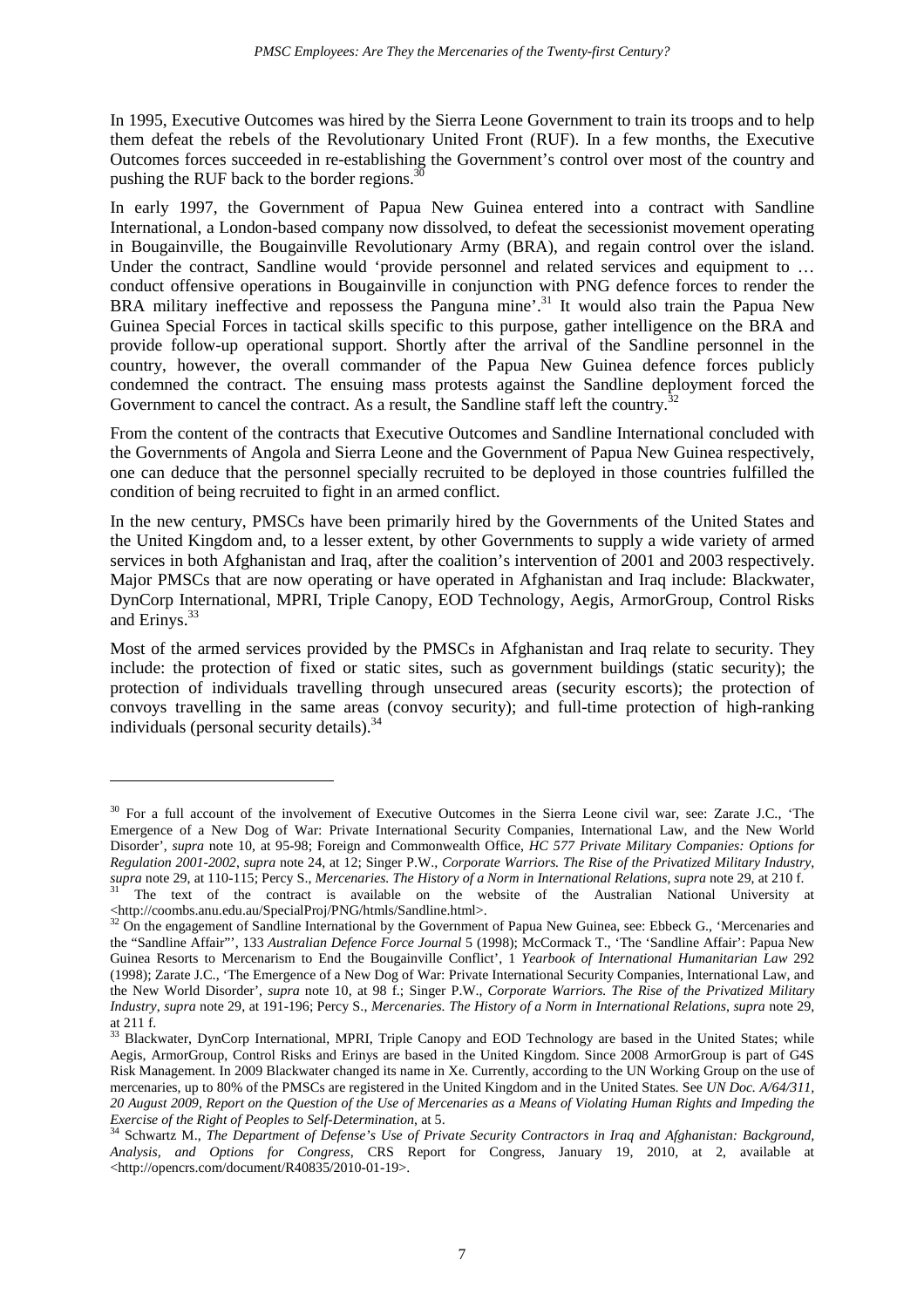Comprehensive figures on armed security contractors now working in Iraq and Afghanistan are not available. According to the United States Department of Defense, as of September 2009, the number of armed security contractors in its employment in Iraq was 11,162, of which 5% were Americans, 18% were Iraqis and 77% were third-country nationals;<sup>35</sup> while those in Afghanistan numbered 10,712, of which 1% were Americans, 90% were Afghans and 9% were third-country nationals.<sup>36</sup>

The armed security contractors operating in Iraq and Afghanistan are often citizens of developing countries with a military or police background. In many cases, they are recruited by subsidiary companies, that have been tasked with the selection and training of personnel by the PMSC contracting with the Government.<sup>37</sup>

The contract between the company and the recruit specifies the theatre of operations where the recruit shall provide the security service and the period of time for which he shall work, generally a certain number of months. Usually, the hazardous nature of the job is emphasized. For example, the contract signed by the Hondurans recruited in 2005 by Triple Canopy, through a subsidiary, for the protection of fixed facilities in the so-called "Green Zone" of Baghdad stipulated that the recruit would be 'exposed to great risk and immediate danger and to the many risks associated with a hostile environment, including but not limited to the threats inherent in a war situation'.<sup>38</sup>

According to the UN Working Group on the use of mercenaries, 'former military personnel and expolicemen are recruited as "security guards", but once in low-intensity armed conflicts or post-conflict situations, they become in fact private soldiers militarily armed'.<sup>39</sup> As a matter of fact, armed security contractors often receive *ad hoc* military training before being dispatched to Iraq or Afghanistan.<sup>40</sup> Normally, they are equipped with small arms. As stated by the United States Congressional Budget Office, security contractors working for the Government of the United States in Iraq 'may use small arms (with a calibre of 7.62 mm or smaller) similar to those used by infantry soldiers'.<sup>4</sup>

In principle, armed security contractors may not participate in offensive operations. The Policy Directives issued by the United States Embassy in Baghdad in May 2008 prohibit the armed security contractors working under a contract for the Department of State and the Agency for International Development to 'engage in offensive combat operations, alone or in conjunction with U.S., Coalition or host nation forces' (Directive II, para.  $B.10$ ).<sup>42</sup> Similarly, the Multi-National Force – Iraq Fragmentary Order 09-109 of March 2009, that applies to armed security contractors working under a contract for the Department of Defense, proclaims that 'taking a direct or active part in hostilities other

 $35$  Id., at 6.

<sup>36</sup> Id., at 9.

<sup>37</sup> See the cases illustrated in the following reports: *UN Doc. A/HRC/4/42/Add.1, 20 February 2007, Report of the Working Group on the Use of Mercenaries as a Means of Violating Human Rights and Impeding the Exercise of the Right of Peoples to Self-Determination, Addendum, Mission to Honduras*, at 7 ff.; *UN Doc. A/HRC/7/7/Add.2, 4 February 2008, Report of the Working Group on the Use of Mercenaries as a Means of Violating Human Rights and Impeding the Exercise of the Right of Peoples to Self-Determination, Addendum, Mission to Peru*, at 6 ff.; *UN Doc. A/HRC/7/7/Add.4, 4 February 2008, Report of the Working Group on the Use of Mercenaries as a Means of Violating Human Rights and Impeding the Exercise of the Right of Peoples to Self-Determination, Addendum, Mission to Chile*, at 8 ff. See also the remarks of the UN Working Group on the use of mercenaries on the practice of subcontracting selection and training tasks in *UN Doc. A/HRC/4/42, 7 February 2007, Report of the Working Group on the Use of Mercenaries as a Means of Violating Human Rights and Impeding the Exercise of the Right of Peoples to Self-Determination*, at 13.

<sup>38</sup> *UN Doc. A/HRC/4/42/Add.1, 20 February 2007*, *supra* note 37, at 10. For other examples, see the following reports: *UN Doc. A/HRC/7/7/Add.2, 4 February 2008*, *supra* note 37, at 11; *UN Doc. A/HRC/7/7/Add.4, 4 February 2008*, *supra* note 37, at 10.

<sup>39</sup> *UN Doc. A/HRC/7/7, 9 January 2008, Report of the Working Group on the Use of Mercenaries as a Means of Violating Human Rights and Impeding the Exercise of the Right of Peoples to Self-Determination*, at 24.

<sup>40</sup> See the cases mentioned in the following reports: *UN Doc. A/HRC/4/42/Add.1, 20 February 2007, supra* note 37, at 8, 11; *UN Doc. A/HRC/7/7/Add.2, 4 February 2008*, *supra* note 37, at 7, 10; *UN Doc. A/HRC/7/7/Add.4, 4 February 2008*, *supra* note 37, at 9 ff.

<sup>41</sup> The Congress of the United States – Congressional Budget Office, *Contractors' Support of U.S. Operations in Iraq*, August 2008, at 19, available on the web site of the Congressional Budget Office, at <http://www.cbo.gov/ftpdocs/96xx/doc9688/08-12-IraqContractors.pdf >.

<sup>42</sup> U.S. Embassy Baghdad Iraq, *Policy Directives for Armed Private Security Contractors in Iraq*, May 2008, available on the web site of the Overseas Security Advisory Council of Baghdad, at <http://baghdad.osac.gov/page.cfm?pageID=5314>.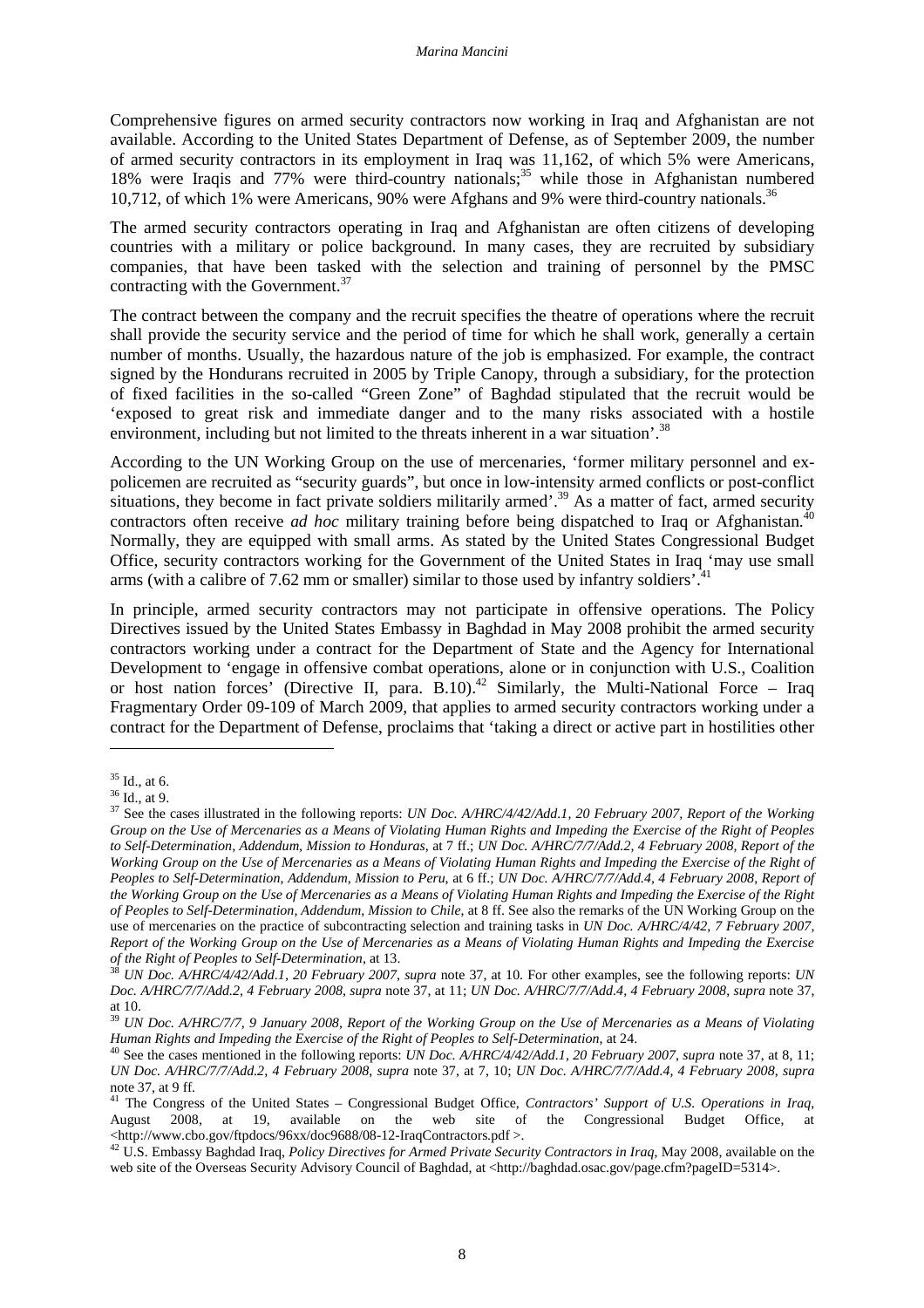than self defense (e.g. engaging in combat actions with hostile forces) is strictly prohibited' (Annex C, para. 3.A).<sup>43</sup>

Although armed security contractors are not recruited to conduct offensive operations, they fulfil the requirement of being recruited to fight in an armed conflict, if they are engaged to protect military objectives (e.g. ammunition trucks or military depots), which as such may be lawfully targeted by the enemy. Evidently, armed reaction to enemy attack constitutes fight. In this regard, it has been correctly stressed that 'the phrase "to fight" under international humanitarian law is not synonymous with an offensive attack'.<sup>44</sup> The nature of the act of violence, offensive or defensive, is irrelevant. What matters is the subject against which it is committed. Only acts of violence against enemy forces constitute "attacks" within the meaning of Article 49, para. 1, of Additional Protocol I. According to this provision, '"attacks" means acts of violence against the adversary, whether in offence or in defence'. Consequently, armed security contractors could not be considered as recruited to fight in an armed conflict if they were hired to protect military objectives against common criminals.<sup>45</sup> However, it is unthinkable that, in a situation of armed conflict, those protecting a military objective may be ordered to react only if the attack comes from common criminals. Besides, it may be very difficult to discern the nature of the aggressor on the spot.<sup>46</sup>

#### *B. Direct Participation in the Hostilities*

Both Article 47, para. 2, of Additional Protocol I and Article 1, para. 1, of the OAU Convention require that mercenaries 'in fact, take a direct part in the hostilities'. On the contrary, neither Article 1, para. 1, nor Article 1, para. 2, of the UN Convention make direct participation in the hostilities or in a concerted act of violence a requirement for a person to qualify as a mercenary.<sup>47</sup>

Though great importance is attached to the notion of direct participation in hostilities in international humanitarian law, no treaty provision clarifies it. In May 2009, the ICRC published interpretive guidance on the notion, consisting of ten recommendations and a commentary.<sup>48</sup> Recommendation IV states that 'the notion of direct participation in hostilities refers to specific acts carried out by individuals as part of the conduct of hostilities between parties to an armed conflict'. $49$  The commentary makes it clear that the afore-mentioned notion must be interpreted in the same way in international and non-international armed conflicts. 50

Recommendation V lists three criteria that must be cumulatively fulfilled for a specific act to amount to direct participation in hostilities. First, the act must reasonably be expected 'to adversely affect the

<sup>43</sup> *MNF-I Frago 09-109, Overarching Frago for Requirements, Communications, Procedures, Responsibilities for Control, Coordination, Management and Oversight of Armed Contractors / DOD Civilians and Private Security Companies (PSC), March 2009*, available on the web site of the Multi-National Corps Iraq Contractor Operations Cell, at <https://www.rocops.com/roc2/fragos.aspx>.

<sup>&</sup>lt;sup>44</sup> Cameron L., 'Private Military Companies: Their Status under International Humanitarian Law and Its Impact on Their Regulation', 88 *International Review of the Red Cross* 573, at 581 (2006).

<sup>45</sup> On this point, see: *Report of the Expert Meeting on Private Military Contractors: Status and State Responsibility for Their Actions*, University Centre for International Humanitarian Law – Geneva, 29-30 August 2005, at 26 f., available on the web site of the Geneva Academy of International Humanitarian Law and Human Rights, at <http://www.adhgeneva.ch/experts\_meetings/year.php?year=2005>; Cameron L., 'Private Military Companies: Their Status under International Humanitarian Law and Its Impact on Their Regulation', *supra* note 44, at 589 f.; Doswald-Beck L., 'Private Military Companies under International Humanitarian Law', in Chesterman S., Lehnardt C. (eds.), *From Mercenaries to Market. The Rise and Regulation of Private Military Companies*, Oxford, 2007, 115, at 122.

<sup>46</sup> With regard to this, see: *Report of the Expert Meeting on Private Military Contractors: Status and State Responsibility for Their Actions*, *supra* note 45, at 27; Cameron L., 'Private Military Companies: Their Status under International Humanitarian Law and Its Impact on Their Regulation', *supra* note 44, at 589 f.

<sup>47</sup> See *supra* para. 1.A.

<sup>48</sup> Melzer N., *Interpretive Guidance on the Notion of Direct Participation in Hostilities under International Humanitarian*  Law, ICRC, May 2009, available on the web site of the ICRC, at <http://www.icrc.it/web/eng/siteeng0.nsf/ htmlall/p0990?opendocument>.

 $49$  Id., at 16.

 $50$  Id., at 45.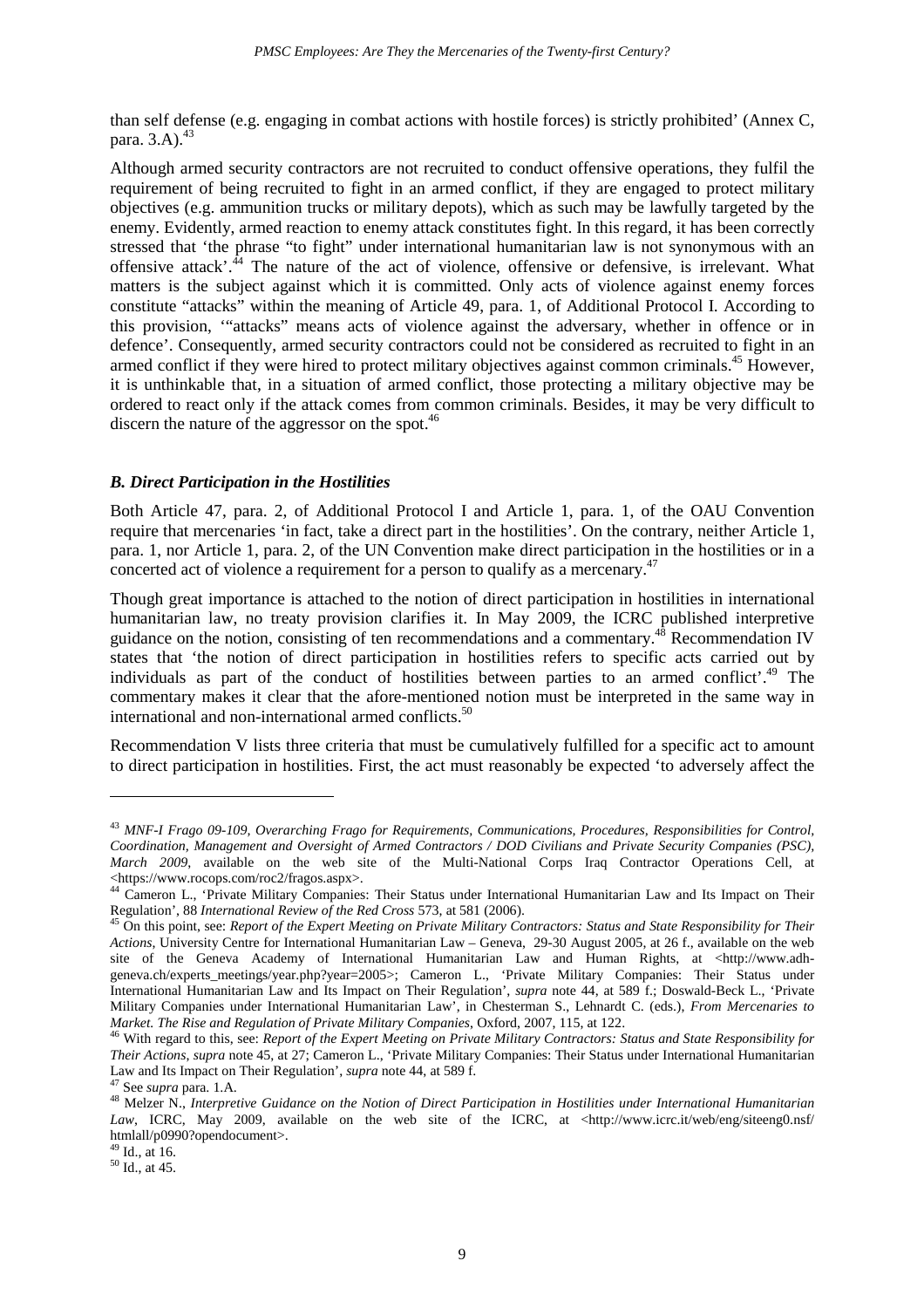military operations or military capacity of a party to an armed conflict or, alternatively, to inflict death, injury, or destruction on persons or objects protected against direct attack'.<sup>51</sup> Second, there must be a direct causal relation between the act and the harm likely to result from it or from a coordinated military operation of which it is an integral part.<sup>52</sup> The commentary clarifies that 'direct causation should be understood as meaning that the harm in question must be brought about in one causal step'.<sup>53</sup> The third criterion is the so-called belligerent nexus: 'the act must be specifically designed to directly cause the required threshold of harm in support of a party to the conflict and to the detriment of another'.<sup>54</sup>

Recommendation VI makes it clear that the notion of direct participation in hostilities includes preparations for the execution of the act, as well as deployment to and return from the location of execution of the act.<sup>55</sup>

Many acts carried out by PMSC employees are covered by the notion of direct participation in hostilities as specified in the ICRC interpretive guidance. Clearly, taking part in offensive combat operations qualifies as direct participation in hostilities. As illustrated above, usually security contractors may not participate in offensive operations.<sup>56</sup> Some aberrations, however, have been reported. For example, in December 2009, the New York Times revealed that security contractors from Blackwater took part in the CIA clandestine raids against individuals suspected of being insurgents in Iraq and Afghanistan. The raids aimed at capturing or killing suspected insurgents. In Iraq, they were carried out almost every night from 2004 to 2006.<sup>5</sup>

Engaging in defensive combat also constitutes direct participation in hostilities. As has been rightly pointed out, 'international humanitarian law does not draw a distinction between offensive or defensive operations'.<sup>58</sup> As a matter of fact, the ICRC interpretive guidance regards 'the defence of military personnel and other military objectives against enemy attacks' as direct participation in hostilities (commentary on recommendation III).<sup>59</sup> Several instances of defensive combat involving security contractors in Iraq and Afghanistan have been reported. As regards Iraq, a well-known episode occurred in Najaf on 4 April 2004. Blackwater employees tasked with the protection of the Coalition Provisional Authority headquarters in Najaf repulsed an attack by hundreds of Shiite militia members. The combat lasted about three and a half hours. Blackwater's helicopters had to resupply the employees with ammunition. In order to repel the attack, thousands of rounds and hundreds of grenades were expended.<sup>60</sup>

Notably, PMSC employees often carry out preparatory measures for the performance of specific hostile acts. As already noted, the ICRC interpretive guidance also regards these measures as constituting direct participation in hostilities. It states as follows: 'If carried out with a view to the execution of a specific hostile act, all of the following would almost certainly constitute preparatory

<sup>&</sup>lt;sup>51</sup> Id., at 16. On this point, see Pilloud C., Pictet J., 'Article 51', in Sandoz Y., Swinarski C., Zimmermann B. (eds.), *Commentary on the Additional Protocols of 8 June 1977 to the Geneva Conventions of 12 august 1949*, ICRC, Geneva, 1987, 613, at 619, para. 1944.

<sup>52</sup> Melzer N., *Interpretive Guidance on the Notion of Direct Participation in Hostilities under International Humanitarian Law*, *supra* note 48, at 16.

<sup>53</sup> Id., at 53.

<sup>54</sup> Id., at 17.

<sup>55</sup> Id., at 17. With regard to this, see Pilloud C., Pictet J., 'Article 51', *supra* note 51, at 618 f., para. 1943.

<sup>56</sup> See *supra* para. 2.A.

<sup>57</sup> Risen J., Mazzetti M., 'Blackwater Guards Tied to Secret C.I.A. Raids', in *The New York Times*, December 11, 2009, at A1, available on the web site of The New York Times, at <http://www.nytimes.com/2009/12/11/us/politics/ 11blackwater.html>.

<sup>58</sup> Gillard E.-C., 'Business Goes to War: Private Military / Security Companies and International Humanitarian Law', *supra* note 7, at 540. See also Cowling M. G., 'Outsourcing and the Military: Implications for International Humanitarian Law', 32 *South African Yearbook of International Law* 312, at 329 (2007).

<sup>59</sup> Melzer N., *Interpretive Guidance on the Notion of Direct Participation in Hostilities under International Humanitarian Law*, *supra* note 48, at 38. See also Schmitt M. N., 'Humanitarian Law and Direct Participation in Hostilities by Private Contractors or Civilian Employees', 5 *Chicago Journal of International Law* 511, at 538 (2004).

<sup>60</sup> Priest D., 'Private Guards Repel Attack on U.S. Headquaters', in *The Washington Post*, April 6, 2004, at A1.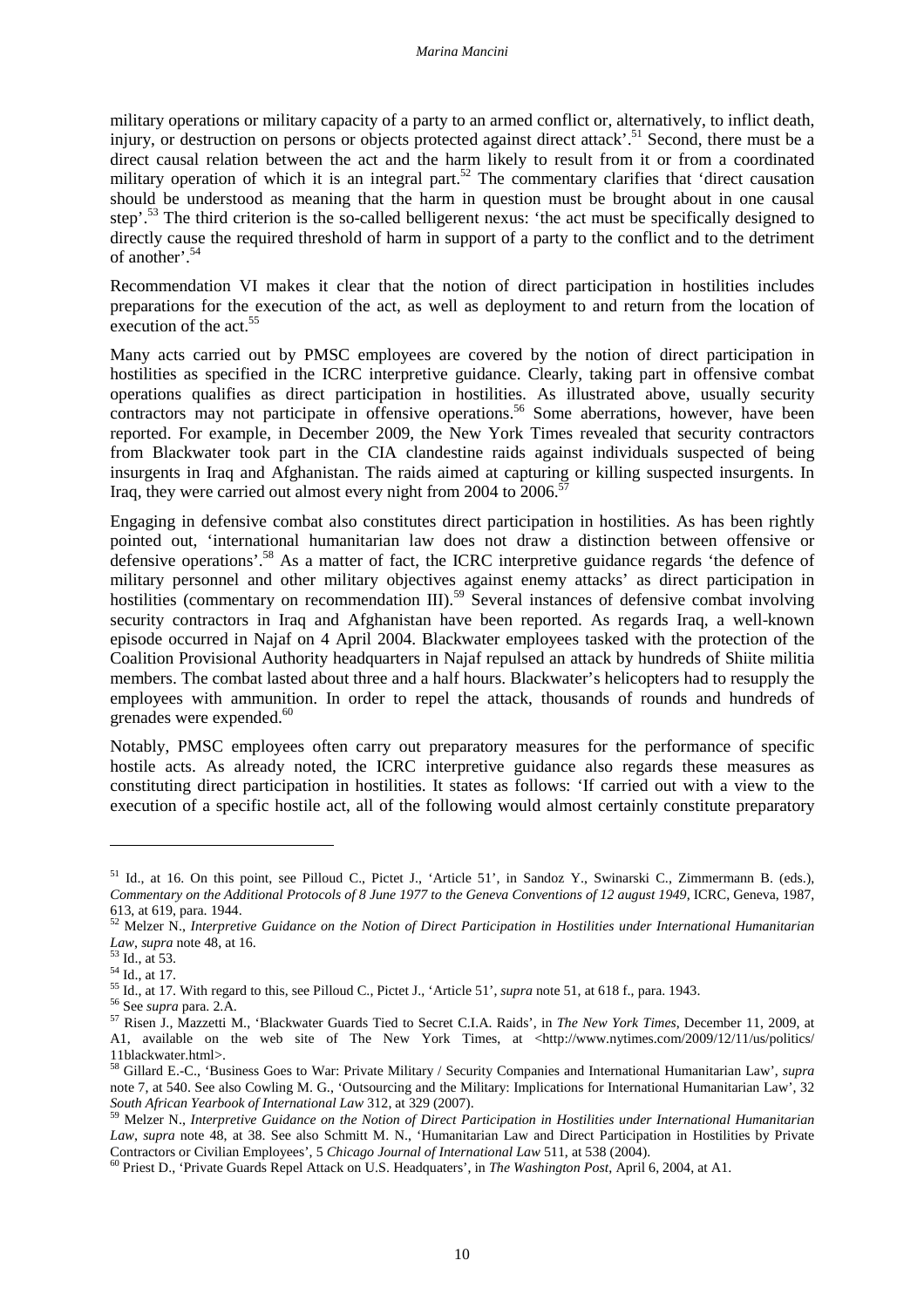measures amounting to direct participation in hostilities: equipment, instruction, and transport of personnel; gathering of intelligence; and preparation, transport, and positioning of weapons and equipment' (commentary on recommendation VI).<sup>61</sup>

As regards the instruction of military personnel, training provided by the United States-based company MPRI to the Croatian army in 1994-1995 is worth mentioning. Though the contract between the Croatian Government and the American company officially provided only for training in democratic principles and civil-military relations, several military analysts have suggested that MPRI employees trained the Croatian army in tactics as well, in consideration of the stunning offensive, code-named "Operation Storm" that the latter launched against the Croatian Serb forces in the Krajina region in August 1995.<sup>62</sup> To quote Singer, 'prior to MPRI's hire, the type of operation undertaken in "Operation" Storm" was beyond the ability of the Croatian army. Even if specific assistance in the offensive was not given, it is extremely possible that MPRI training exercises given to their Croat clients, such as wargaming, were tailored to such a contingency'.<sup>63</sup>

As to gathering of intelligence, many PMSC employees working under a contract for the United States Government have been entrusted with the task of gathering intelligence useful for the United States operations in Iraq. This highly sensitive task is generally performed through the operation of drones, the analysis of satellite data or the interrogation of detainees.<sup>64</sup> The engagement of PMSC personnel for detainee interrogations aroused a lot of controversy, when the abuses of the Iraqi detainees at the Abu Ghraib prison were revealed in 2004. The investigation conducted by the United States Army MG George R. Fay found that three interrogators from CACI International and three linguists from BTG, a division of Titan Corporation, were involved in the abuses.<sup>65</sup> Interestingly, as stated by the United States Congressional Budget Office, PMSC employees also 'analyze intelligence data, which they may transmit in the form of targeting coordinates to unmanned aerial vehicles or other manned or unmanned platforms that fire weapons'.<sup>66</sup>

As regards the positioning of weapons, the role of Blackwater personnel in the CIA covert program for the assassination of Al Qaeda leaders by means of remotely piloted drones is worth recalling. In August 2009, the New York Times revealed the existence of a contract between the CIA and Blackwater, under which the company employees were tasked with assembling and loading Hellfire missiles and 500-pound laser-guided bombs onto Predator aircraft, at the CIA hidden bases in Afghanistan and Pakistan.<sup>67</sup> The contract was cancelled by the CIA in December 2009.<sup>68</sup>

The legitimacy of direct participation of PMSC employees in hostilities is highly debated. The Montreux Document, a text containing rules and good practices on PMSCs, elaborated on the initiative

<sup>61</sup> Melzer N., *Interpretive Guidance on the Notion of Direct Participation in Hostilities under International Humanitarian Law*, *supra* note 48, at 66.

<sup>&</sup>lt;sup>62</sup> See: Thompson M., Calabresi M., Stiglmayer A., 'Bosnia: Generals for Hire', in *Time*, January 15, 1996, available on the web site of Time, at <http://www.time.com/time/magazine/article/0,9171,983949-1,00.html>; Foreign and Commonwealth Office, *HC 577 Private Military Companies: Options for Regulation 2001-2002*, *supra* note 24, at 13; Singer P.W., *Corporate Warriors. The Rise of the Privatized Military Industry*, *supra* note 29, at 125-127.

<sup>63</sup> Singer P.W., *Corporate Warriors. The Rise of the Privatized Military Industry*, *supra* note 29, at 127.

<sup>&</sup>lt;sup>64</sup> On this point, see: Boldt N., 'Outsourcing War – Private Military Companies and International Humanitarian Law', 47 *German Yearbook of International Law* 502, at 508 f. (2004); Schmitt M. N., 'Humanitarian Law and Direct Participation in Hostilities by Private Contractors or Civilian Employees', *supra* note 59, at 543 f.

<sup>65</sup>*AR 15-6 Investigation of the Abu Ghraib Detention Facility and 205th Military Intelligence Brigade, MG George R. Fay (Investigation Officer), 23 August 2004*, available on the web site of the Air University, at <http://www.au.af.mil/au/awc/awcgate/awc-law.htm#investigation>. See also Merle R., McCarthy E., 'Six Employees from CACI International, Titan Referred for Prosecution', in *The Washington Post*, August 26, 2004, at A18, available on the web site of The Washington Post, at <http://www.washingtonpost.com/ wp-dyn/articles/A33834-2004Aug25.html>. In 2005 Titan Corporation was acquired by L-3 Communications.

<sup>66</sup> The Congress of the United States – Congressional Budget Office, *Contractors' Support of U.S. Operations in Iraq*, *supra* note  $41$ , at  $22$ .

<sup>67</sup> Risen J., Mazzetti M., 'C.I.A. said to Use Outsiders to Put Bombs on Drones', in *The New York Times*, August 21, 2009, at A1, available on the web site of The New York Times at <http://www.nytimes.com/ 2009/08/21/us/21intel.html>.

<sup>68</sup> Mazzetti M., 'Blackwater Loses a Job for the C.I.A.', in *The New York Times*, December 12, 2009, at A8, available on the web site of The New York Times, at <http://www.nytimes.com/2009/12/12/us/ politics/12blackwater.html>.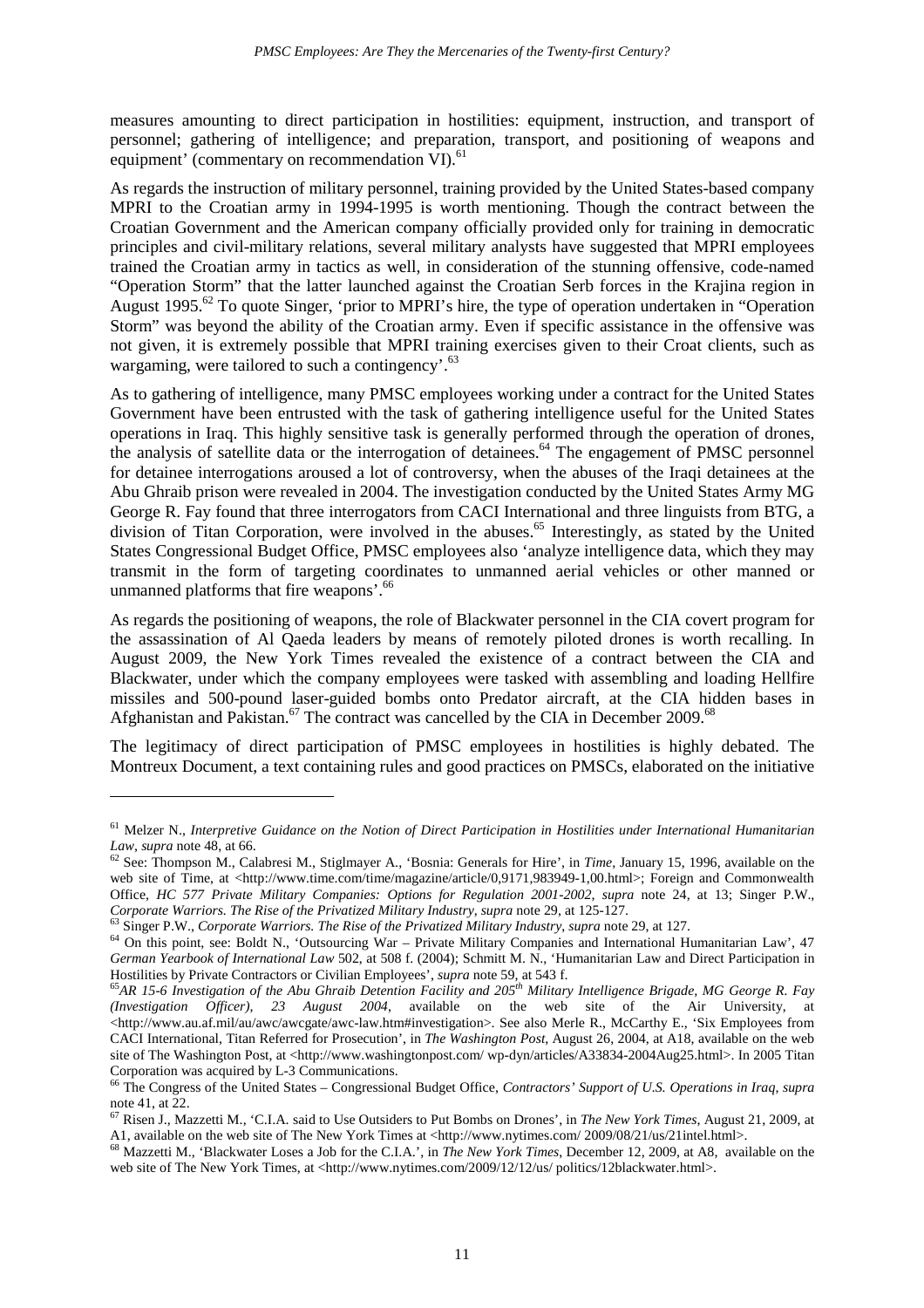of the ICRC and the Swiss Government with the participation of governmental experts from seventeen countries and adopted on 17 September 2008, simply encourages States, in determining which services may not be contracted out, carried out on their territory or exported, to consider 'whether a particular service could cause PMSC personnel to become involved in direct participation in hostilities' (Part II, paras. 1, 24, 53).<sup>69</sup> By contrast, the Draft of a Possible Convention on Private Military and Security Companies, submitted by the UN Working Group on the use of mercenaries to the Human Rights Council in July 2010, establishes an outright ban on direct participation of PMSC employees in hostilities. It binds parties 'to take such legislative, administrative and other measures as may be necessary to prohibit and make illegal the direct participation of PMSCs and their personnel in hostilities, terrorist acts and military actions' in violation of international law (Article 8).<sup>7</sup>

#### *C. Motivation*

Article 47, para. 2, of Additional Protocol I, Article 1, para. 1, of the OAU Convention and Article 1, para. 1, of the UN Convention all require that a mercenary be 'motivated to take part in the hostilities essentially by the desire for private gain' and that in fact be 'promised, by or on behalf of a Party to the conflict, material compensation'. Article 1, para. 2, of the UN Convention adapts these requirements to concerted acts of violence outside an armed conflict. It only adds the adjective 'significant' to 'private gain' and envisages the possibility of a mercenary being prompted by actual payment, instead of a simple promise, of material compensation.<sup>71</sup>

It is the desire for private gain which is the main element that distinguishes a mercenary from a volunteer. As de Preux correctly stressed, 'in contrast to a volunteer who is moved by a noble ideal, the mercenary is considered to offer his services to the highest bidder, since he is essentially motivated by material gain'.<sup>72</sup>

As for the promise of material compensation, Article 47, para. 2, of Additional Protocol I and Article 1, para. 1, of the UN Convention specify that the mercenary must be promised, by or on behalf of a belligerent, a material compensation substantially higher than that promised or paid to the members of its armed forces having similar rank and function.

When considering PMSC personnel, the desire for private gain appears to be the primary motivation for accepting to do high-risk jobs and, except for local nationals, to be dispatched to countries very far from home. As a matter of fact, the UN Working Group on the use of mercenaries found that many of the PMSC employees interviewed on its field missions were essentially motivated by private gain.<sup>7</sup>

It is to be stressed that usually PMSC employees are paid much more than equivalent members of the armed forces of their home country.<sup>74</sup> The memorandum of the Committee on Oversight and

<sup>69</sup> *Montreux Document on Pertinent International Legal Obligations and Good Practices for States Related to Operations of Private Military and Security Companies during Armed Conflict, Montreux, 17 September 2008*, available on the web site of the ICRC, at <http://www.icrc.org/Web/Eng/ siteeng0.nsf/html/montreux-document-170908>. For a comment, see Cockayne J., 'Regulating Private Military and Security Companies: the Content, Negotiation, Weaknesses and Promise of the Montreux Document', 13 *Journal of Conflict and Security Law* 401 (2008).

<sup>70</sup> *UN Doc. A/HRC/15/25, 2 July 2010, Report of the Working Group on the Use of Mercenaries as a Means of Violating Human Rights and Impeding the Exercise of the Right of Peoples to Self-Determination*, 21, at 28.

<sup>71</sup> See *supra* para. 1.A.

<sup>72</sup> de Preux J., 'Article 47', *supra* note 5, at 579, para. 1807.

<sup>73</sup> *UN Doc. A/HRC/7/7, 9 January 2008*, *supra* note 39, at 15. See also the following reports: *UN Doc. A/HRC/4/42/Add.1, 20 February 2007*, *supra* note 37, at 16; *UN Doc. A/HRC/7/7/Add.2, 4 February 2008*, *supra* note 37, at 20; *UN Doc. A/HRC/7/7/Add.3, 8 January 2008, Report of the Working Group on the Use of Mercenaries as a Means of Violating Human Rights and Impeding the Exercise of the Right of Peoples to Self-Determination, Addendum, Mission to Fiji*, at 12; *UN Doc. A/HRC/7/7/Add.4, 4 February 2008*, *supra* note 37, at 19.

<sup>74</sup> See: Singer P.W., *Corporate Warriors. The Rise of the Privatized Military Industry*, *supra* note 29, at 77; Boldt N., 'Outsourcing War – Private Military Companies and International Humanitarian Law', *supra* note 64, at 534; *Report of the Expert Meeting on Private Military Contractors: Status and State Responsibility for Their Actions*, *supra* note 45, at 25; Salzman Z., 'Private Military Contractors and the Taint of a Mercenary Reputation', 40 *New York University Journal of International Law and Politics* 853, at 885 (2008); Scheimer M., 'Separating Private Military Companies from Illegal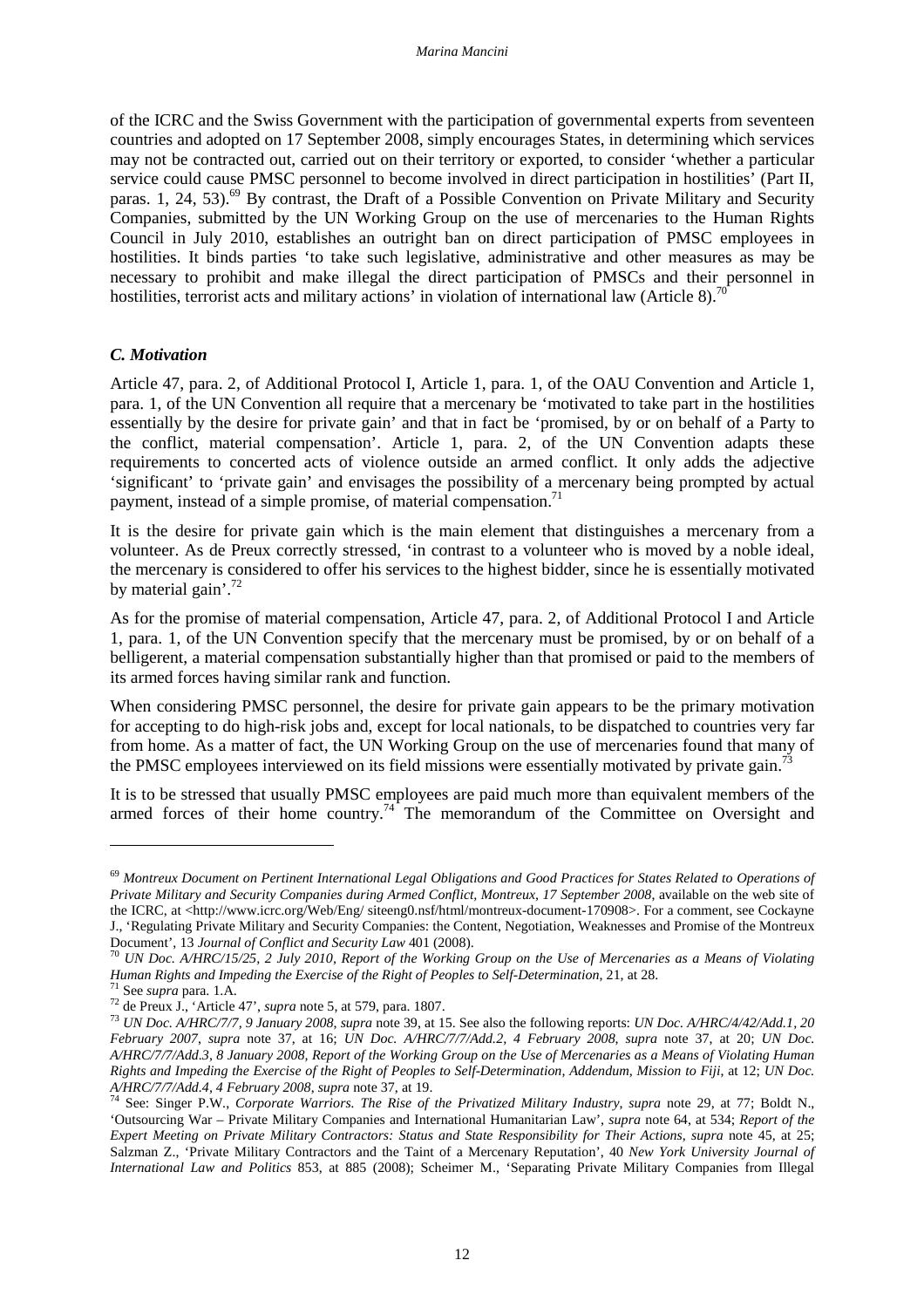Government Reform of the United States House of Representatives of October 1, 2007 on Blackwater is worth mentioning in this regard.<sup>75</sup> It revealed that Blackwater charged the United States Government \$1,222 per day for the services of a protective security specialist in Iraq. This amounted to \$445,891 per year. The Committee compared these costs with the costs of the same services provided by an Army sergeant. According to the memorandum, the salary, housing and subsistence pay of an Army sergeant ranged from \$140 to \$190 per day, depending on his rank and years of service. Consequently, the costs per year ranged from \$51,100 to \$69,350 per year. The Committee concluded that a protective security specialist from Blackwater in Iraq cost the United States Government six to nine times more than an equivalent soldier.<sup>76</sup>

The United States Congressional Budget Office correctly pointed out that the figure of \$1,222 a day represented Blackwater's billing rate, not the amount paid to Blackwater's protective security specialists.<sup>77</sup> It observed that 'the billing rate is greater than an employee's pay because it includes the contractor's indirect costs, overhead, and profit<sup>7,78</sup> There can be no doubt, however, that Blackwater security employees earned considerably more than equivalent military personnel.

According to many sources, the salaries offered by PMSCs are so high in comparison with those paid by the military as to induce a certain number of soldiers in various countries to resign in order to work as PMSC employees.<sup>79</sup>

Interestingly, however, employees of the same PMSC performing the same functions may receive different salaries. In particular, salary scales vary depending on employees' nationality. As reported by the Chairperson of the UN Working Group on the use of mercenaries José Luis Gómez del Prado, PMSCs apply a hierarchical pyramid model to their personnel in Iraq and Afghanistan: 'At the top of the hierarchical pyramid model are the United States employees who are the best paid and have the best facilities. Under the Americans are the "expatriates" (mainly Australians, Canadians, British and South Africans). They receive good salaries but less than the Americans. Under the expatriates are the third-country nationals (Chileans, Fijians, Nepalese, Rumanians, Hondurans, Peruvians, Colombians, Nigerians, Polish etc.). Their salaries vary according to the needs and can fluctuate from USD 1000 to 3000 monthly. At the bottom of the pyramid are the Iraqis or Afghans who are the least paid'.<sup>80</sup>

As for private security contractors working for the United States Government in Iraq, a 2008 report of the Congressional Research Service confirms that 'the highest amounts are paid to highly trained and experienced former military personnel from the United States and British Commonwealth, with lower amounts paid to personnel from developing countries such as Chile and Nepal, and the lowest amounts going to locally hired Iraqis'.<sup>81</sup>

Mercenaries in International Law: Proposing an International Convention for Legitimate Military and Security Support that Reflects Customary International Law', 24 *American University International Law Review* 609, at 627 (2009).

<sup>&</sup>lt;sup>75</sup> Committee on Oversight and Government Reform, 'Additional Information about Blackwater USA', Memorandum to the Members of the Committee from the Majority Staff, October 1, 2007, in *Hearing before the Committee on Oversight and Government Reform – House of Representatives – 110th Congress, 1st Session, October 2, 2007, Blackwater USA, Serial No. 110-89*, at 176, available on the web site of the Committee, at <http://oversight.house.gov/index.php?option= om\_content&task=view&id=3912&Itemid =2>.

<sup>76</sup> Id., at 189.

<sup>77</sup> The Congress of the United States – Congressional Budget Office, *Contractors' Support of U.S. Operations in Iraq*, *supra* note 41, at 14.

<sup>78</sup> Ibid.

<sup>79</sup> See: Singer P.W., *Corporate Warriors. The Rise of the Privatized Military Industry*, *supra* note 29, at 77; Schmitt M. N., 'Humanitarian Law and Direct Participation in Hostilities by Private Contractors or Civilian Employees', *supra* note 59, at 515; Salzman Z., 'Private Military Contractors and the Taint of a Mercenary Reputation', *supra* note 74, at 885; *UN Doc. A/HRC/7/7/Add.3, 8 January 2008*, *supra* note 73, at 11.

<sup>&</sup>lt;sup>80</sup> Gomez del Prado J. L., 'Private Military and Security Companies and the UN Working Group on the Use of Mercenaries', 13 *Journal of Conflict and Security Law* 429, at 437 f. (2008).

<sup>81</sup> Elsea J., Schwartz M., Nakamura K. H., *Private Security Contractors in Iraq: Background, Legal Status, and Other Issues*, CRS Report for Congress, Updated August 25, 2008, at 5, available on the web site of the Department of State of the United States, at <http://fpc.state.gov/c26389.htm>. See also Schwartz M., *The Department of Defense's Use of Private Security Contractors in Iraq and Afghanistan: Background, Analysis, and Options for Congress*, *supra* note 34, at 3. As for the salaries of Hondurans, Chileans, Peruvians and Fijians working as private security contractors in Afghanistan and Iraq, see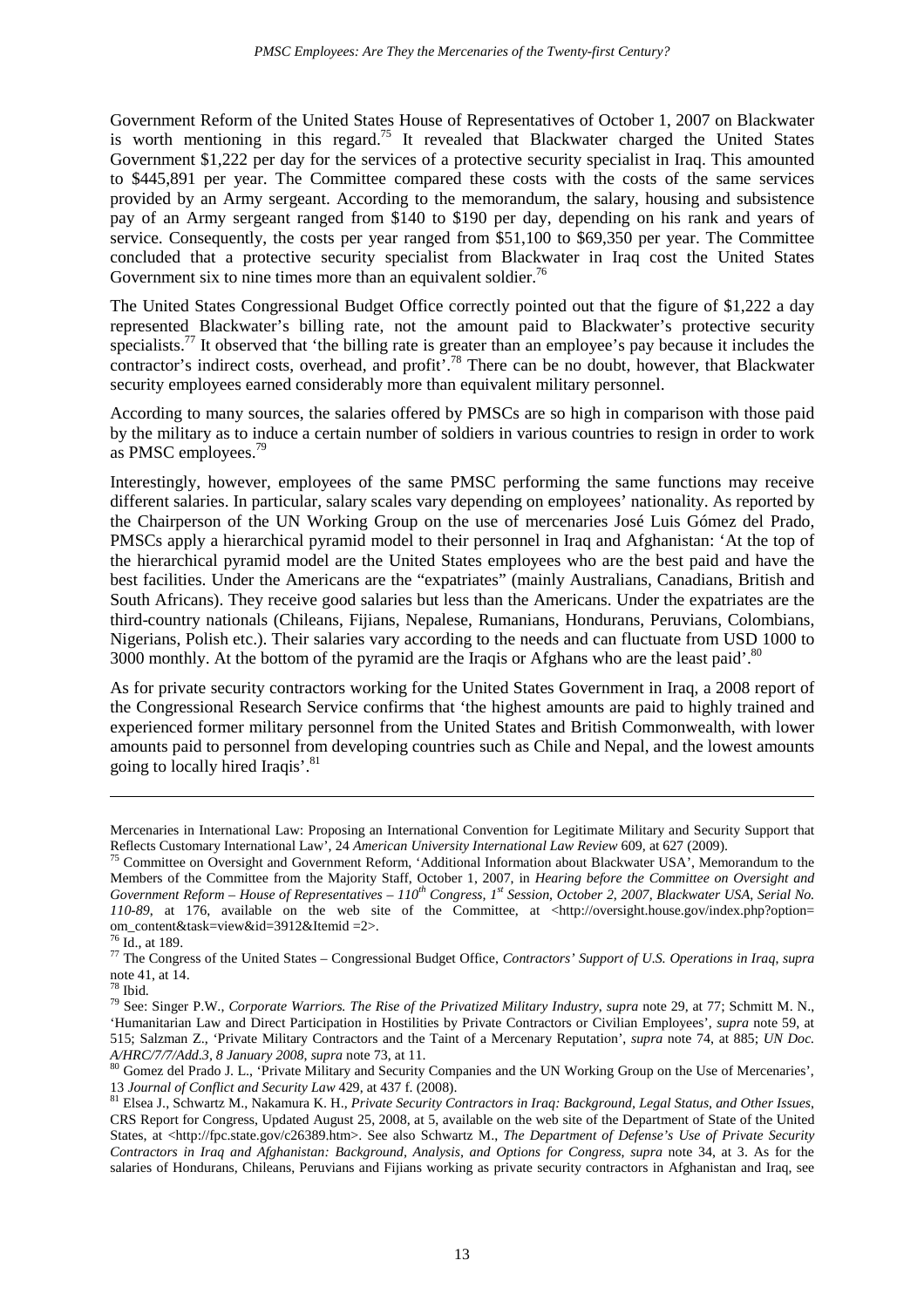The UN Working Group on the use of mercenaries has denounced the practice of differentiated pay scales applied by PMSCs to employees from different countries as a breach of the right to nondiscrimination.<sup>8</sup>

#### *D. Nationality and Residence*

 $\overline{a}$ 

Article 47, para. 2, of Additional Protocol I, Article 1, para. 1, of the OAU Convention and Article 1, para. 1, of the UN Convention all require that a mercenary be 'neither a national of a Party to the conflict nor a resident of territory controlled by a Party to the conflict'. Article 1, para. 2, of the UN Convention adapts this requirement to concerted acts of violence committed outside an armed conflict. It stipulates that a mercenary must be 'neither a national nor a resident of the State against which such an act is directed'.

PMSC employees are recruited from all over the world.<sup>83</sup> In developing countries, unemployment and/or underemployment prompt a lot of men to work with PMSCs.<sup>84</sup>

The afore-mentioned requirement has been highly criticized as leading to unwarranted distinctions, when applied to PMSC personnel.<sup>85</sup> The armed conflict between the United States-led coalition and Iraq that started on 19 March 2003 has been cited as an illustrative case. American, British and Australian employees dispatched in Iraq during the conflict as well as Iraqi personnel did not meet the said condition. In fact, they were nationals of a party to the conflict and, following the establishment of the Coalition Provisional Authority, Iraqi employees were also residents of territory controlled by a party to the conflict. By contrast, Honduran, Peruvian, Chilean and the other third-country personnel working in Iraq during the conflict fulfilled the nationality and residence requirement. Therefore, the former could be classified as mercenaries, provided that they met the other conditions set out in Article 47, para. 2, of Additional Protocol I, Article 1, para. 1, of the OAU Convention and Article 1, para. 1, of the UN Convention. On the contrary, the latter could not be considered mercenaries, even if the said conditions were fulfilled.<sup>86</sup>

Furthermore, it has been pointed out that PMSC personnel can easily be granted citizenship by a belligerent so that they fall outside the definition of mercenary.<sup>87</sup>

the following reports: *UN Doc. A/HRC/4/42/Add.1, 20 February 2007*, *supra* note 37, at 10, 12; *UN Doc. A/HRC/7/7/Add.2, 4 February 2008*, *supra* note 37, at 10; *UN Doc. A/HRC/7/7/Add.3, 8 January 2008, supra* note 72, at 12 f.; *UN Doc. A/HRC/7/7/Add.4, 4 February 2008*, *supra* note 37, at 9.

<sup>82</sup> *UN Doc. E/CN.4/2006/11/Add. 1, 3 March 2006, Report of the Working Group on the Use of Mercenaries as a Means of Violating Human Rights and Impeding the Exercise of the Right of Peoples to Self-Determination on the Resumed First Session (10 to 14 October 2005 and 13 to 17 February 2006), Addendum*, at 10.

<sup>83</sup> See: Salzman Z., 'Private Military Contractors and the Taint of a Mercenary Reputation', *supra* note 74, at 884; Scheimer M., 'Separating Private Military Companies from Illegal Mercenaries in International Law: Proposing an International Convention for Legitimate Military and Security Support that Reflects Customary International Law', *supra* note 74, at 628. As for the nationality of PMSC employees working in Afghanistan and Iraq, see *supra* at 11 f. and 21.

<sup>84</sup> On this point, see the following reports: *UN Doc. A/HRC/7/7, 9 January 2008*, *supra* note 39, at 16; *A/HRC/7/7/Add.2, 4 February 2008*, *supra* note 37, at 13; *UN Doc. A/HRC/7/7/Add.3, 8 January 2008, supra* note 73, at 11 f.

<sup>85</sup> See: Gillard E.-C., 'Business Goes to War: Private Military / Security Companies and International Humanitarian Law', *supra* note 7, at 569 f.; Cowling M. G., 'Outsourcing and the Military: Implications for International Humanitarian Law', *supra* note 58, at 338; Gaston E. L., 'Mercenarism 2.0? The Rise of the Modern Private Security Industry and Its Implications for International Humanitarian Law Enforcement', 49 *Harvard International Law Journal* 221, at 233 (2008); Sossai M., 'Status of Private Military Companies' Personnel in the Laws of War: the Question of Direct Participation in Hostilities', 18 *Italian Yearbook of International Law* 89, at 91 (2008).

<sup>86</sup> See: *Report of the Expert Meeting on Private Military Contractors: Status and State Responsibility for Their Actions*, *supra* note 45, at 25; Cameron L., 'Private Military Companies: Their Status under International Humanitarian Law and Its Impact on Their Regulation', *supra* note 44, at 582; Gillard E.-C., 'Business Goes to War: Private Military / Security Companies and International Humanitarian Law', *supra* note 7, at 569; Doswald-Beck L., 'Private Military Companies under International Humanitarian Law', *supra* note 45, at 123; Gaston E. L., 'Mercenarism 2.0? The Rise of the Modern Private Security Industry and Its Implications for International Humanitarian Law Enforcement', *supra* note 85, at 233.

<sup>87</sup> See: Foreign and Commonwealth Office, *HC 577 Private Military Companies: Options for Regulation 2001-2002*, *supra* note 24, at 7; Boldt N., 'Outsourcing War – Private Military Companies and International Humanitarian Law', *supra* note 64, at 534; Singer P.W., 'War, Profits, and the Vacuum of Law: Privatized Military Firms and International Law', *supra* note 10,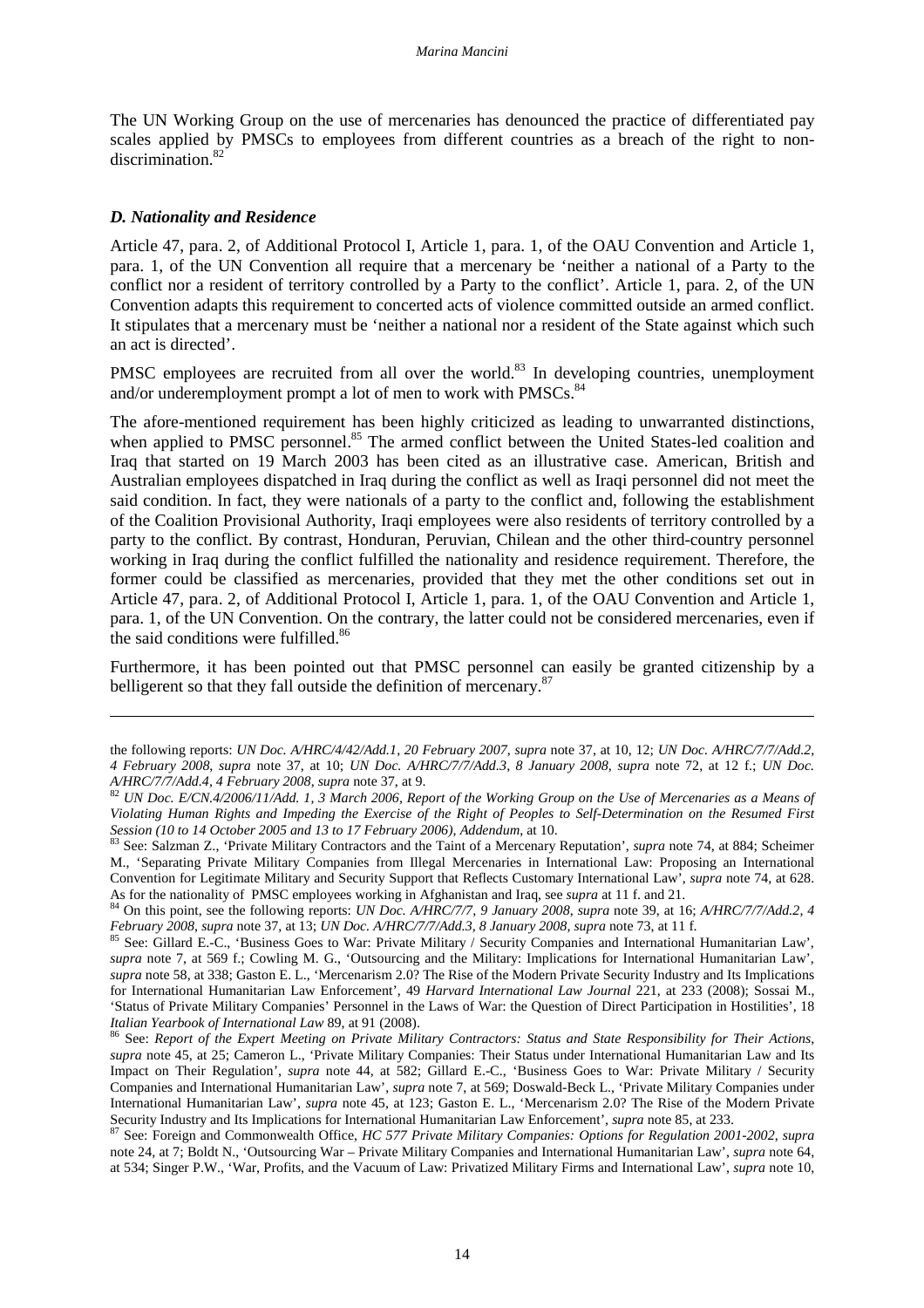# *E. Membership of the Armed Forces*

Article 47, para. 2, of Additional Protocol I, Article 1, para. 1, of the OAU Convention and Article 1, para. 1, of the UN Convention all state that a person can be considered a mercenary only if he is neither a member of the armed forces of a State party to the armed conflict nor a member of the armed forces of a third State, sent by that State on official duty. With regard to concerted acts of violence outside an armed conflict, Article 1, para. 2, of the UN Convention analogously provides that a person can be labelled 'mercenary' only if he is not a member of the armed forces of the State on whose territory the act of violence is committed and has not been sent by a State on official duty.<sup>88</sup>

Almost all the PMSC personnel fulfil both these requirements. Indeed, many employees are former military.<sup>89</sup> PMSCs prefer hiring former members of the national militaries so as to minimize the costs of training and evaluation of personnel. As Singer incisively noted, 'the very name "ex" – ex-Green Beret, ex-Paratrooper, ex-General, and so on – defines the employee base of the private military industry'.<sup>90</sup>

As for the requirement of not being a member of the armed forces of a belligerent State/of the State on whose territory the act of violence is undertaken, States can easily prevent it being met by incorporating PMSC employees into their armed forces. By this simple step, they can prevent the PMSC personnel working for them being considered mercenaries, even if all the other conditions set forth in Additional Protocol I, the OAU Convention and the UN Convention are fulfilled.<sup>91</sup> The contract between the Government of Papua New Guinea and Sandline International of 1997 is worth mentioning as an example.<sup>92</sup> It stipulated that Sandline personnel dispatched to Papua New Guinea were to be enrolled as 'Special Constables', but were to hold 'military ranks commensurate with those they hold within the Sandline command structure'.<sup>93</sup> As members of the Papua New Guinea armed forces, Sandline employees could not have been labelled mercenaries.<sup>94</sup>

### **Conclusion**

The analysis carried out in Part 2 suggests that only a very limited number of PMSC employees fall within the definitions of mercenary laid down in Additional Protocol I, the OAU Convention and the UN Convention. As illustrated in Part 1, these definitions, none of which can be considered part of customary law, list numerous conditions that must be cumulatively met before a person can be labelled mercenary. PMSC personnel who fulfil all but one of the afore-mentioned conditions do not qualify as mercenaries.<sup>95</sup> For example, employees who are recruited to protect military objectives during an international armed conflict, engage in fact in defensive combat to this end and are paid much more than equivalent members of the armed forces of their home country cannot nevertheless be considered mercenaries under Additional Protocol I, if they are nationals of a party to the conflict or residents of territory controlled by a party to the conflict.

The UN Working Group on the use of mercenaries has in fact come to this very conclusion. As regards the so-called "private security guards", it has affirmed that 'although their activities have

at 533; Walker C., Whyte D., 'Contracting out War?: Private Military Companies, Law and Regulation in the United Kingdom', 54 *International and Comparative Law Quarterly* 651, at 679 (2005).

<sup>88</sup> See *supra* para. 1.A.

<sup>89</sup> See *supra* paras. 2.A. and 2.C.

<sup>90</sup> Singer P.W., *Corporate Warriors. The Rise of the Privatized Military Industry*, *supra* note 29, at 76.

<sup>91</sup> Gillard E.-C., 'Business Goes to War: Private Military / Security Companies and International Humanitarian Law', *supra* note 7, at 561 f.

<sup>92</sup> See *supra* para. 2.A.

<sup>93</sup> See *supra* note 31.

<sup>&</sup>lt;sup>94</sup> On this point, see: Ebbeck G., 'Mercenaries and the "Sandline Affair"', *supra* note 32, at 17; Foreign and Commonwealth Office, *HC 577 Private Military Companies: Options for Regulation 2001-2002*, *supra* note 24, at 7.

<sup>&</sup>lt;sup>95</sup> See Scheimer M., 'Separating Private Military Companies from Illegal Mercenaries in International Law: Proposing an International Convention for Legitimate Military and Security Support that Reflects Customary International Law', *supra* note 74, at 622 f. and 631.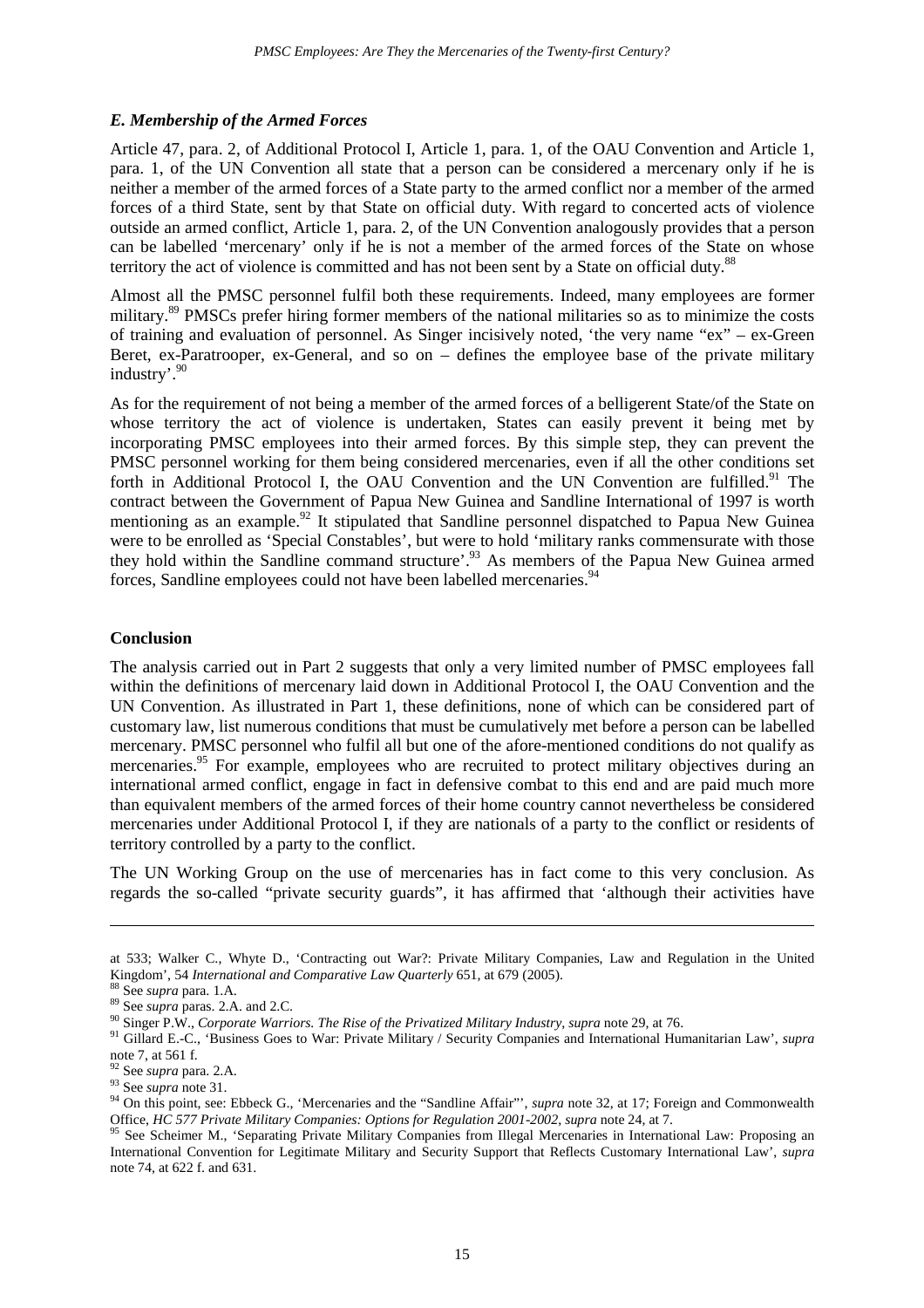characteristics in common with mercenarism, save in exceptional cases they do not fit the technical definition provided in the International Convention against the Recruitment, Use, Financing and Training of Mercenaries'.<sup>96</sup>

After a thorough study of the PMSC practice and various field missions to States of different geographical areas, the UN Working Group has concluded that many activities undertaken by PMSCs cannot be considered mercenary activities under the existing international treaties.<sup>97</sup> It has found that 'many private military and security companies are operating in a "grey zone", which is not defined at all, or at the very least not clearly defined, by international legal norms'<sup>98</sup> and that 'new international regulations, most likely in the form of a new international convention with an accompanying model law, are needed in order to bring private military and security companies fully out of the legal "grey zone"<sup>.99</sup> The Draft of a Possible Convention on Private Military and Security Companies, submitted by the UN Working Group on the use of mercenaries to the Human Rights Council in July 2010, aims at satisfying this need. $100$ 

<sup>96</sup> *UN Doc. A/HRC/7/7/Add.5, 5 March 2008, Report of the Working Group on the Use of Mercenaries as a Means of Violating Human Rights and Impeding the Exercise of the Right of Peoples to Self-Determination, Addendum, Latin American and Caribbean Regional Consultation on the Effects of the Activities of Private Military and Security Companies on the Enjoyment of Human Rights: Regulation and Monitoring (17-18 December 2007)*, at 7. See also Gomez del Prado J. L., 'Private Military and Security Companies and the UN Working Group on the Use of Mercenaries', *supra* note 80, at 440.

<sup>97</sup> *UN Doc. A/HRC/10/14, 21 January 2009, Report of the Working Group on the Use of Mercenaries as a Means of Violating Human Rights and Impeding the Exercise of the Right of Peoples to Self-Determination*, at 10 f.

<sup>98</sup> Id., at 11. See also the following reports: *UN Doc. A/HRC/4/42/Add.1, 20 February 2007*, *supra* note 37, at 6; *UN Doc. A/HRC/7/7/Add.2, 4 February 2008*, *supra* note 37, at 6; *UN Doc. A/HRC/7/7/Add.3, 8 January 2008, supra* note 73, at 6.

<sup>99</sup> Id., at 12. See also *UN Doc. A/63/325, 25 August 2008, Report of the Working Group on the Use of Mercenaries as a Means of Violating Human Rights and Impeding the Exercise of the Right of Peoples to Self-Determination*, at 17 f.

<sup>100</sup> *UN Doc. A/HRC/15/25, 2 July 2010, supra* note 70, at 10 ff. See also *UN Doc. A/64/311, 20 August 2009, Report of the Working Group on the Use of Mercenaries as a Means of Violating Human Rights and Impeding the Exercise of the Right of Peoples to Self-Determination*, at 8 f.